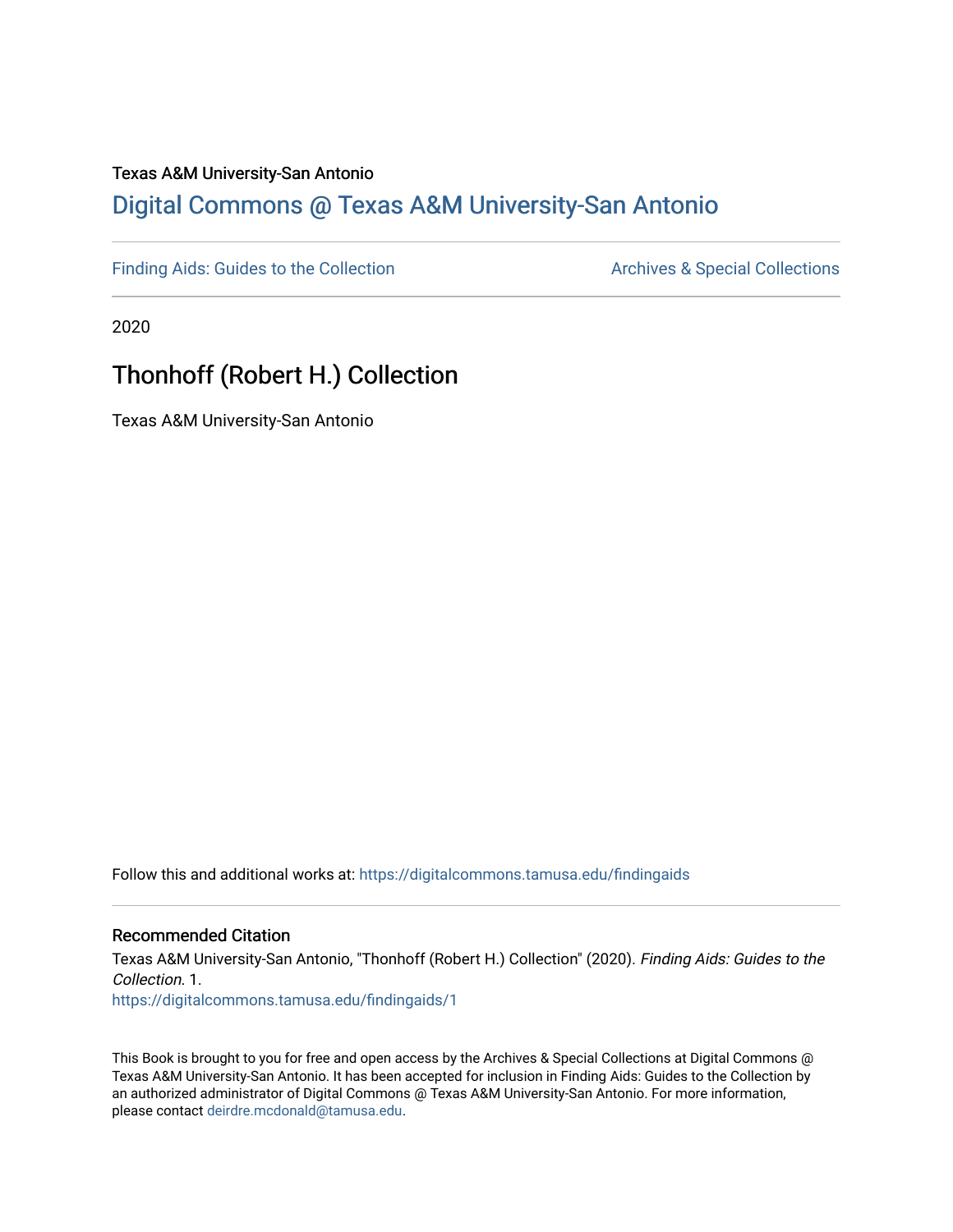

# **Robert H. Thonhoff Collection, 1839-2013**

#### **Descriptive Summary**

| <b>Creator:</b>                 | Robert H. Thonhoff (1929 - )                                                                                                                                                  |
|---------------------------------|-------------------------------------------------------------------------------------------------------------------------------------------------------------------------------|
| <b>Title:</b>                   | Robert H. Thonhoff Collection                                                                                                                                                 |
| <b>Dates:</b>                   | 1839-2013 (bulk 1960-2011)                                                                                                                                                    |
| <b>Creator</b><br>Abstract:     | Robert H. Thonhoff is a retired educator, former county administrator,<br>and historian of South Texas.                                                                       |
| Content<br>Abstract:            | The Robert H. Thonhoff Collection consists of research material,<br>writings, press items, correspondence, maps, and artifacts, most of<br>which concern South Texas history. |
| <b>Identification:</b>          | Col <sub>2</sub>                                                                                                                                                              |
| <b>Extent:</b>                  | 46 boxes, 1 oversized folder                                                                                                                                                  |
| Language:<br><b>Repository:</b> | Materials are in English, Spanish, and German<br>Archives & Special Collections, Texas A&M University-San Antonio.                                                            |
|                                 |                                                                                                                                                                               |

### **Biographical Note**

Robert H. Thonhoff is a retired educator, a former Karnes County judge, an author, historian, speaker, emcee, consultant, and bookseller. He was born on December 12, 1929, and raised in Salida, Colorado, but has lived in Texas since 1947. After serving three years in the United States Air Force, Thonhoff earned a B.A. in History from St. Mary's University in 1953, and an M.A. in History from Southwest Texas State College in 1963. He pursued a Ph.D. in history at the University of Texas in Austin during the 1960s and 1970s.

Thonhoff started a 35-year career as a teacher in Jourdanton, Texas, in 1953. From 1956 to 1988, he and his wife, Victoria (Vicie) Balser Thonhoff, chose to live, work, and raise their three children in Fashing, Texas, where he was principal of Fashing Elementary School, and also acted as bus driver and occasional custodian. Both Thonhoff and his wife retired from teaching on June 1, 1988, and relocated to nearby Karnes City, where he indulged his love of Texas history on a full-time basis.

Thonhoff has written or edited numerous books, essays, and monographs on South Texas history, and is a five-time winner of the Presidio La Bahía Award, which the Sons of the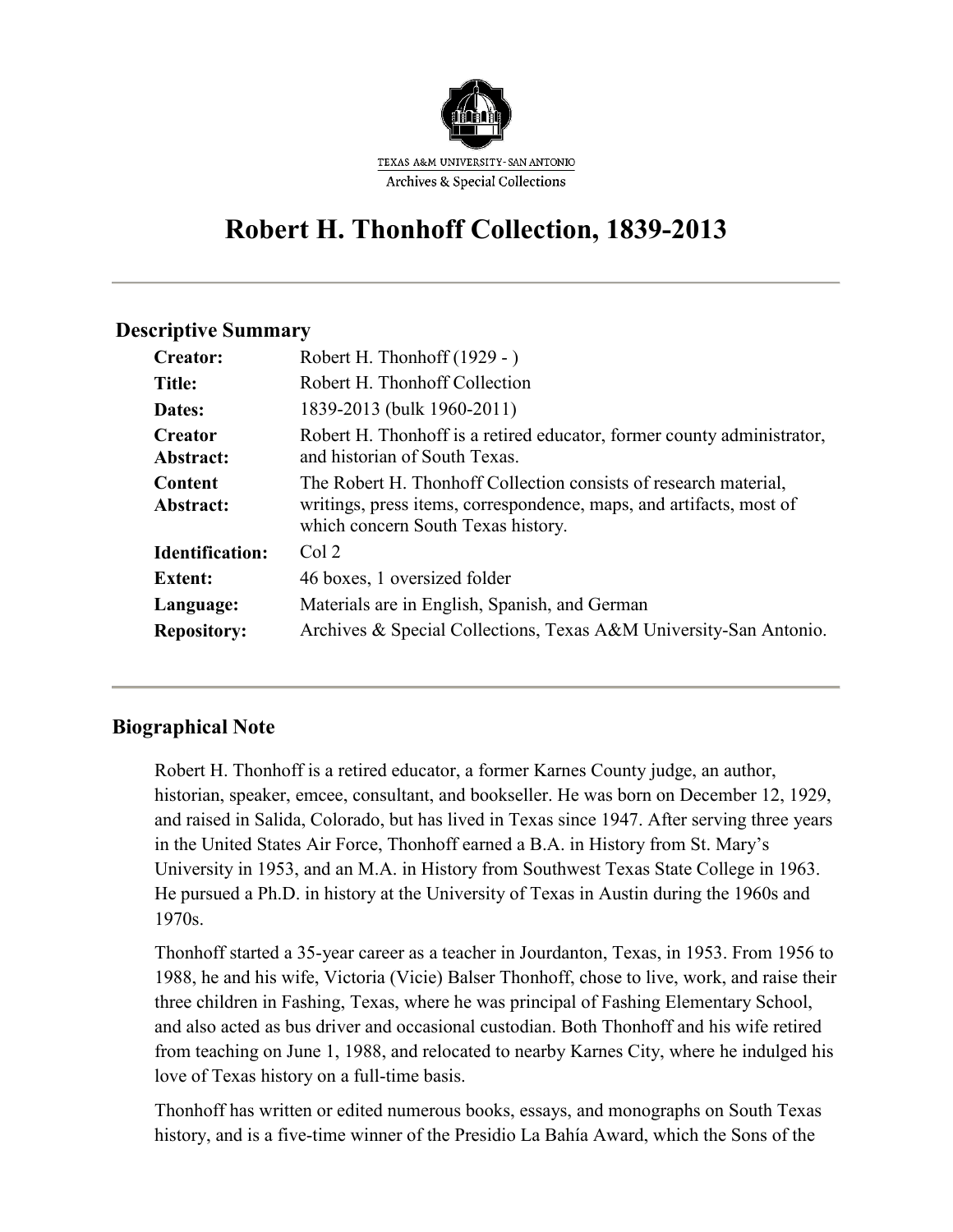Republic of Texas gives annually for the best work on Texas history during the colonial era. Three of these books tell about Texas's role in the American Revolution; another details the Battle of Medina, which occurred in 1813 during the War for Mexican Independence. Thonhoff has also written a full-length study on the history of Camp Kenedy from its inception as a WWI training center, its later repurposing as a Civilian Conservation Corps camp and alien detention center, and its final role as a WWII prisonerof-war facility.

As an ambassador for the Institute of Texan Cultures, Thonhoff served annually as an emcee for its Texas Folklife Festival, which began in 1972; for this event, he portrayed the outlandish "Professor Katzenjammer," retiring the character in 2006. In December 1988, he was chair of the Alamo-La Bahía Corridor Task Force of the Alamo Area Council of Governments (AACG), an organization that promoted colonial Texas history and tourism in a five-county corridor. In 1990, he received the Regional Citizen Award given by the 12 county AACG. A long-time member of the Texas State Historical Association (TSHA), Thonhoff was elected a Fellow in 1980, served on its Executive Committee from 1984 to 1988, and was elected as its president for the 1994-1995 term.

#### **Scope and Content Note**

The Robert H. Thonhoff Collection primarily consists of research materials, newspapers, writings, correspondence, artifacts, and published works representing Thonhoff's personal and professional activities, as well as the histories of various South Texas communities. It also includes correspondence and research material sent by Thonhoff's scholarly and professional associates: Maurice Ballard, Eric and Conchita Beerman, D. Hoye Eargle, Robin Ellis, Ron Higginbotham, Granville W. Hough, John Ogden Leal, and Sr. Jose Ignacio Vasconcelos.

Photocopies make up much of the collection.

#### **Organization of the Collection**

Series 1: History of Karnes County, Texas Series 2: Battle of Medina Series 3: History of Fashing, Texas Series 4: Camp Kenedy research and writings Series 5: Texas and the American Revolution Series 6: El Fuerte del Cíbolo Series 7: Historical topics Series 8: Personal Papers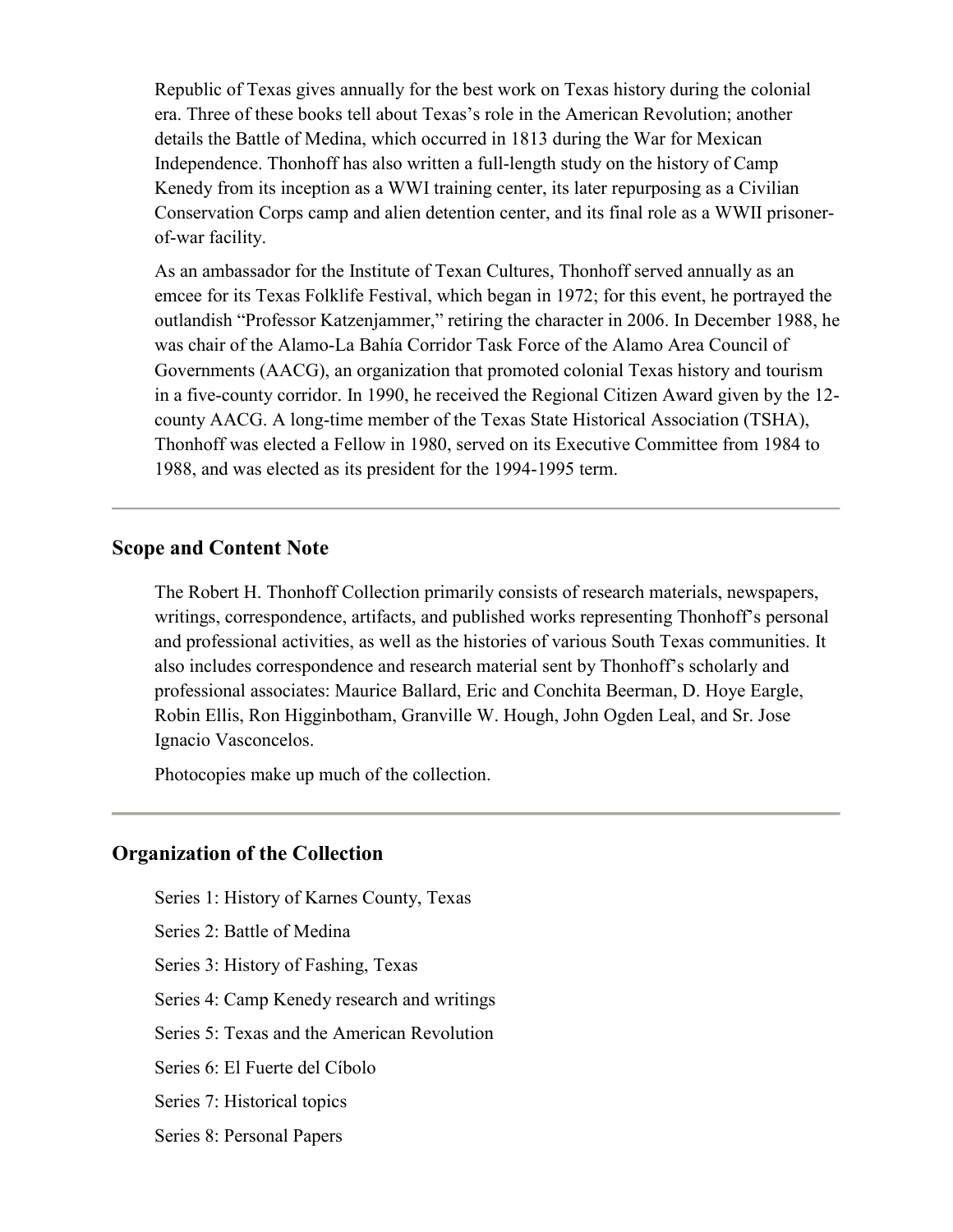#### **Restrictions**

#### **Access Restrictions**

No restrictions. The collection is open for research.

#### **Usage Restrictions**

Please be advised that the library does not hold the copyright to most of the material in its archival collections. It is the responsibility of the researcher to secure those rights when needed. Permission to reproduce does not constitute permission to publish. The researcher assumes full responsibility for conforming to the laws of copyright, literary property rights, and libel.

### **Administrative Information**

#### **Preferred Citation**

[Identification of item], Robert H. Thonhoff Collection, 1839-2013, Col 2, Archives & Special Collections, Texas A&M University-San Antonio.

#### **Acquisition Information**

Gift of Robert H. Thonhoff, 2013-2014

#### **Processing Information**

Processed by Tammy Woodward, Archival Assistant, 2013 June/July

Further processing by Jeremy Zuni, 2020 May-October

Finding aid updated by Rebeka Delgado, 2021 January

## **Detailed Description of the Collection**

#### **Robert H. Thonhoff Collection, 1839-2013**

#### **Series 1: History of Karnes County, Texas**

This series contains material on Karnes County, including newspapers, brochures, correspondence, maps, research material, manuscripts, ephemera, and artifacts. The records tell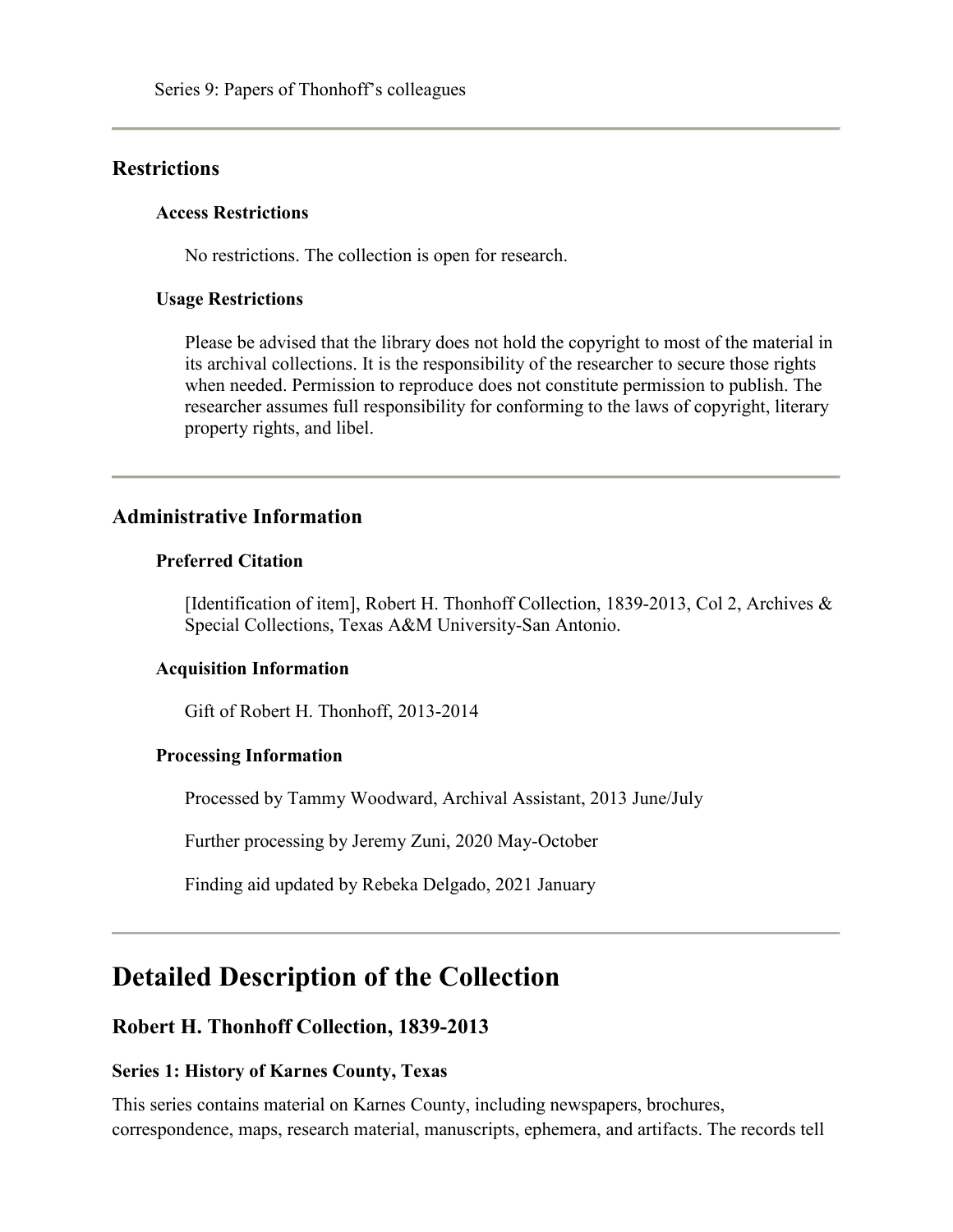about the area's towns, families, individuals, organizations, celebrations, and historical markers. Subseries divide material by category.

| <b>Box</b>     | Folder         | <b>Title</b>                                               |
|----------------|----------------|------------------------------------------------------------|
|                | 1              | Postcards, c. 1960s-1970s                                  |
| 24             |                | Photographs, 1960s                                         |
| $\mathbf{1}$   | $\overline{2}$ | Photocopies of newspapers, 1940s-2000s                     |
| 28             |                | Newspaper clippings, 1940s-1970s                           |
| 35             |                | Karnes County Times (complete run of newspaper), 2010-2011 |
| 40             |                | Newspapers published in Karnes County, 1940s-1980s         |
| $\overline{1}$ | 3              | Pamphlets and programs (folder 1 of 2), 1960s-2000s        |
| $\overline{1}$ | $\overline{4}$ | Pamphlets and programs (folder 2 of 2), 1960s-2000s        |
| $\overline{1}$ | 5              | Road maps, 1990s-2012                                      |
| 27             |                | Photocopies of 1876 Karnes County map, n.d.                |
| 21             |                | Napkins, 1994, 2004                                        |
| $\overline{1}$ | 6              | Correspondence and miscellaneous documents, 1970s-2010s    |

Subseries 1.1 – General History

Series 1.2 – Cities of Karnes County

| Box | Folder | Title                                          |
|-----|--------|------------------------------------------------|
|     | 7      | Helena, 1960s-1990s                            |
| 24  |        | Helena courthouse (photo), 1960s               |
|     | 8      | Karnes City directory and weekly planner, 1999 |
|     | 9      | Karnes City, 1970s-2000s                       |
|     | 10     | Kenedy, 1976, 1994, n.d.                       |
|     | 11     | Runge, 1980s                                   |

### Series 1.3 – Organizations

| <b>Box</b> | Folder | <b>Title</b>                                           |
|------------|--------|--------------------------------------------------------|
|            | 13     | Horned Toad Club, 2000s                                |
| 28         |        | Newspaper articles on the Horned Toad Club, 2000s      |
|            | 14     | Karnes City Community Chamber of Commerce, 1980s, n.d. |
|            | 15     | Karnes County Historical Commission (folder 1 of 2)    |
|            | 16     | Karnes County Historical Commission (folder 2 of 2)    |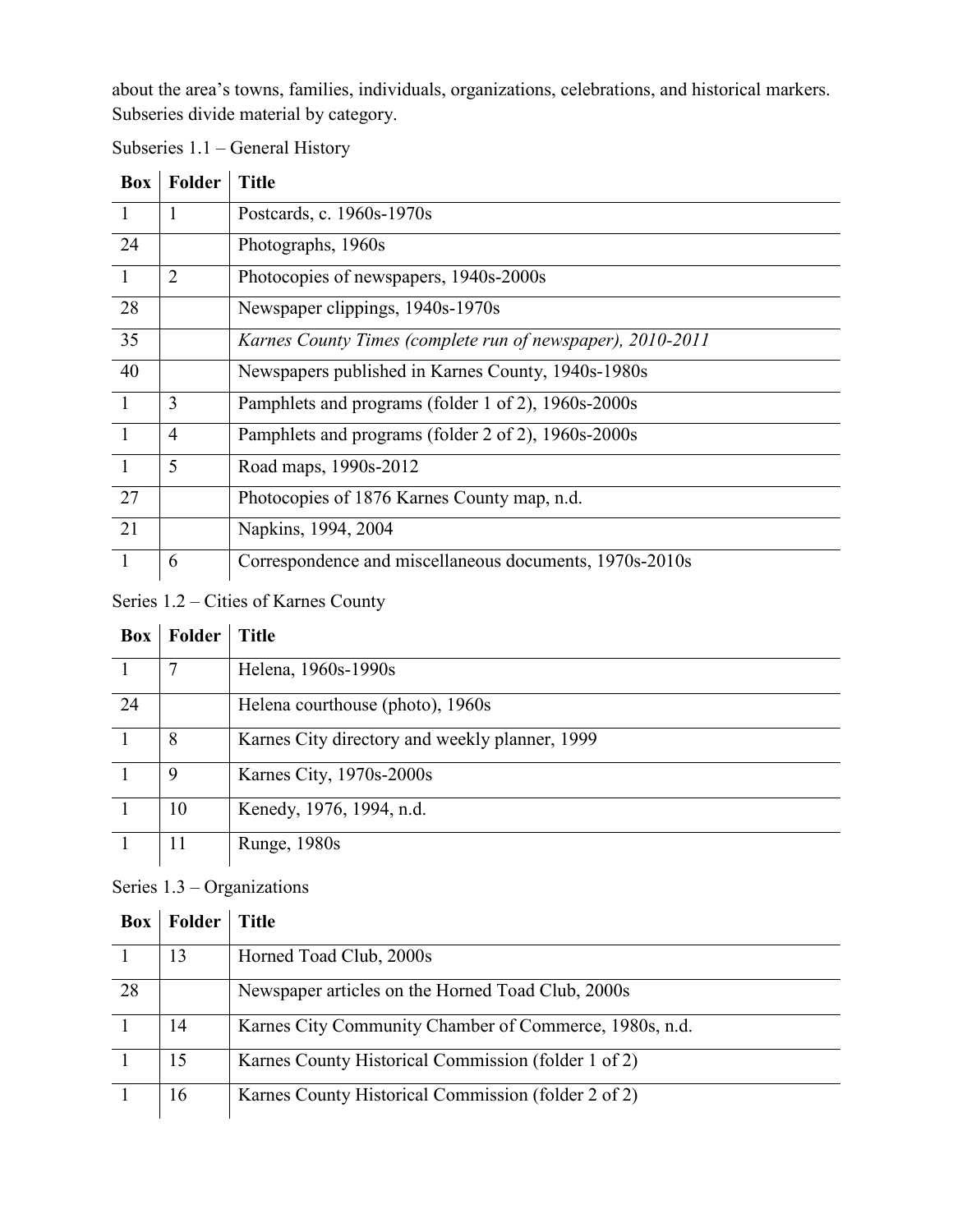| <b>Box</b>     | Folder         | <b>Title</b>                                                            |
|----------------|----------------|-------------------------------------------------------------------------|
| $\overline{1}$ | 17             | Karnes County Historical Commission/Historical Survey Committee, 1960s- |
|                |                | 1990s (folder 1 of 2)                                                   |
| $\mathbf{1}$   | 18             | Karnes County Historical Commission/Historical Survey Committee, 1960s- |
|                |                | 1990s (folder 2 of 2)                                                   |
| 24             |                | Karnes County Historical Survey Committee (photos), n.d.                |
| $\overline{1}$ | 19             | Karnes County Historical Society, 1962-1990s                            |
| $\overline{1}$ | 20             | Karnes County Home & Garden Club, 2005-2007                             |
| $\overline{1}$ | 21             | Karnes County National Bank, 2000s                                      |
| 2              | $\mathbf{1}$   | Old Helena Foundation, Inc. (folder 1 of 3), 1960s-1970s                |
| 2              | $\overline{2}$ | Old Helena Foundation, Inc. (folder 2 of 3), 1960s-1970s                |
| 2              | 3              | Old Helena Foundation, Inc. (folder 3 of 3), 1960s-1970s                |
| 2              | $\overline{4}$ | Texas Historical Foundation handbook for county historical survey       |
|                |                | committees, 1967                                                        |

Series 1.4 – Historic and Special Events

| Box | Folder         | <b>Title</b>                                                         |
|-----|----------------|----------------------------------------------------------------------|
| 2   | 5              | Division of Karnes County in 1859 (photocopied documents)            |
| 2   | 5A             | Karnes County Centennial program, 1954                               |
| 2   | 6              | Masonic banquet, 1970                                                |
| 2   | $\overline{7}$ | Jourdanton Chamber of Commerce Banquet, 1971                         |
| 24  |                | Jourdanton Chamber of Commerce Banquet (images), 1971                |
| 2   | 8              | Texas Sesquicentennial Celebration, 1986                             |
| 2   | 9              | Karnes County Courthouse Centennial (folder 1 of 2), 1994            |
| 2   | 10             | Karnes County Courthouse Centennial (folder 2 of 2), 1994            |
| 24  |                | Karnes County Courthouse Centennial (images), 1994                   |
| 28  |                | Karnes County Courthouse Centennial (newspaper articles), 1994       |
| 29  |                | Karnes County Courthouse Centennial (photo album), 1994              |
| 2   | 11             | Karnes County Sesquicentennial, 2004                                 |
| 15  | 20             | Drafts of "A Sesquicentennial History of Karnes County, Texas," 2004 |
| 27  |                | Karnes County Sesquicentennial (broadside), 2004                     |

Series 1.5 – Assorted Topics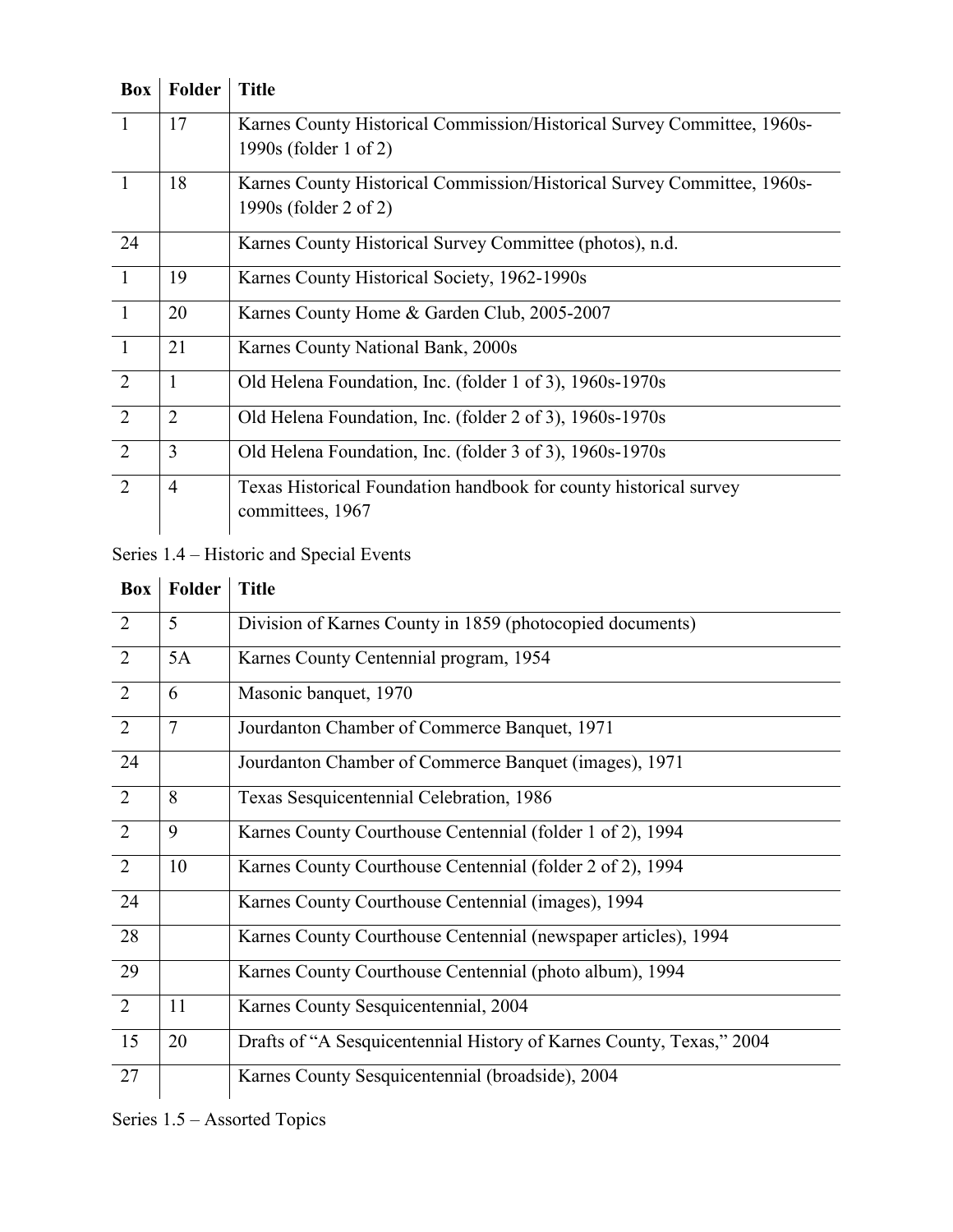| <b>Box</b>     | Folder | <b>Title</b>                                                                                               |
|----------------|--------|------------------------------------------------------------------------------------------------------------|
| 2              | 12     | U.S.S. Karnes, 1945-1994                                                                                   |
| 23,<br>24      |        | U.S.S. Karnes (photos), 1940s                                                                              |
| 2              | 13     | Southwind Ranch mansion, 1998-2002                                                                         |
| 30             |        | Southwind Ranch mansion (news clippings), 1998-2000                                                        |
| 2              | 14     | Cadillac (community in Karnes County), 2002-2003, n.d.                                                     |
| 2              | 15     | "The Texas Seven" [escaped inmates from Kenedy prison], 2000-2001                                          |
| 30             |        | "The Texas Seven" (news clippings), 2000-2001                                                              |
| $\overline{2}$ | 16     | Panna Maria (Thonhoff essay on community's history), 2004                                                  |
| 2              | 17     | Panna Maria, 1960s-2000s                                                                                   |
| 23             |        | Panna Maria (photos)                                                                                       |
| 30             |        | Panna Maria (news clippings)                                                                               |
| $\overline{2}$ | 18     | Skiles mansion, n.d.                                                                                       |
| 23             |        | Skiles mansion (photos), n.d.                                                                              |
| 2              | 19     | Uranium mining, 1967, 1979                                                                                 |
| 23             |        | Paperweight commemorating Panna Maria uranium mine, 1979                                                   |
| 2              | 20     | "Wow" the famous Texas Longhorn and breed information, 1978-79, 2000s                                      |
| 30             |        | Newspaper articles on "Wow," 2000s                                                                         |
| $\overline{2}$ | 21     | "Bicentennial Reflections of the Karnes County area" [Radio transcripts of<br>Thonhoff's narratives], 1976 |
| 2              | 22     | "Bicentennial Reflections of the Karnes County area" [Audio recordings of<br>Thonhoff's narratives], 1976  |
| 2              | 23     | Karnes County Strategic Plan, 2000                                                                         |

## Series 1.6 – Genealogy and Family History

| Box | Folder         | <b>Title</b>                                        |
|-----|----------------|-----------------------------------------------------|
|     |                | Butler family, 1980s-2000s, n.d.                    |
|     |                | Shortner family, 1960                               |
|     | 3              | Wilbern family, 1991                                |
|     | $\overline{4}$ | Henry Wax Karnes (folder 1 of 2), 1980s-1990s, n.d. |
|     |                | Henry Wax Karnes (folder 2 of 2), 1980s-1990s, n.d. |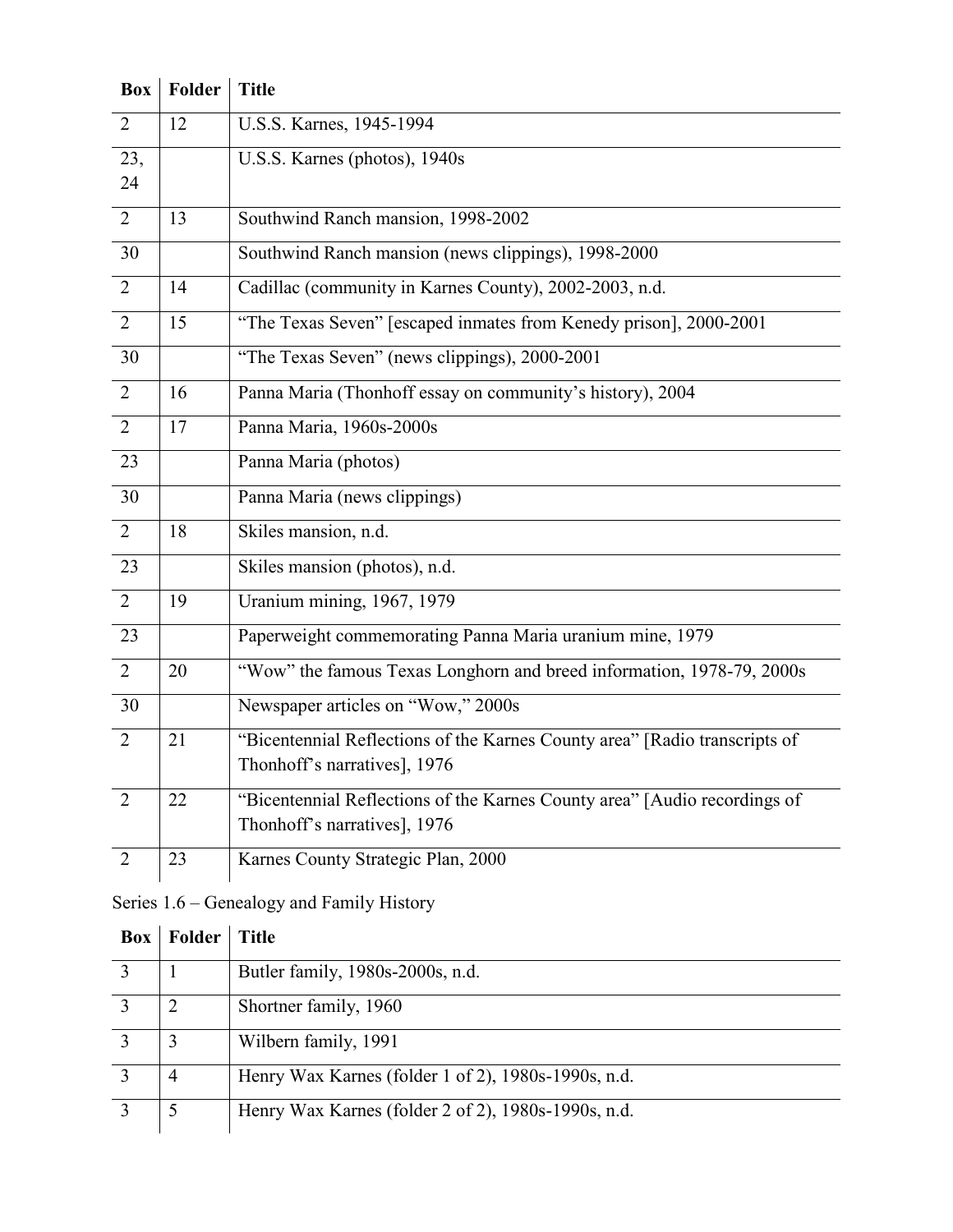| Box            | Folder         | <b>Title</b>                         |
|----------------|----------------|--------------------------------------|
| 3              | 6              | Old Helena (folder 1 of 2), 1967     |
| 3              | $\overline{7}$ | Old Helena (folder 2 of 2), 1967     |
| 27             |                | Map of Old Helena, 1961              |
| 3              | 8              | Karnes City, Texas, 1968             |
| $\overline{3}$ | 9              | Thomas Ruckman, 1968                 |
| $\overline{3}$ | 10             | Runge, Texas, 1969                   |
| $\overline{3}$ | 11             | Old Riedel Dam, 1969                 |
| $\overline{3}$ | 12             | Helena Union Church, 1969            |
| 27             |                | Ox Cart County Festival poster, 1969 |
| 3              | 13             | Runge Bandstand, 1970                |
| $\overline{3}$ | 14             | Home of John Ruckman, 1970           |
| 23             |                | Home of John Ruckman (images), n.d.  |

Series 1.7 – Texas Historical Commission Markers

#### **Series 2: Battle of Medina**

This series contains material relating to the Battle of Medina, which occurred in 1813 during the Mexican War of Independence. Record types include correspondence, images, research material, speeches, ephemera, manuscripts, and news clippings.

Letters from the 1970s concern Ted Schwarz and his efforts to complete and publish *The Guns of Medina* before his death in 1977. Thonhoff later edited and annotated this manuscript, which was published in 1986 with the title, *Forgotten Battlefield of the First Texas Revolution: The Battle of Medina.*

| <b>Box</b>     | <b>Folder</b> | <b>Title</b>                                                     |
|----------------|---------------|------------------------------------------------------------------|
| 3              | 15            | Newspaper clippings, 1980s-2010s                                 |
| 30             |               | Newspaper clippings, 1980s-2010s                                 |
| 3              | 16            | Maps, 1970s-1980s, n.d.                                          |
| 24             |               | Photographs, 1970s-1980s, n.d.                                   |
| $\mathcal{E}$  | 17            | Research material and ephemera (folder 1 of ), 1970s-2000s, n.d. |
| $\mathcal{R}$  | 18            | Research material and ephemera (folder 2 of), 1970s-2000s, n.d.  |
| $\mathcal{Z}$  | 19            | Research material and ephemera (folder 3 of), 1970s-2000s, n.d.  |
| $\overline{3}$ | 20            | Research material, n.d.                                          |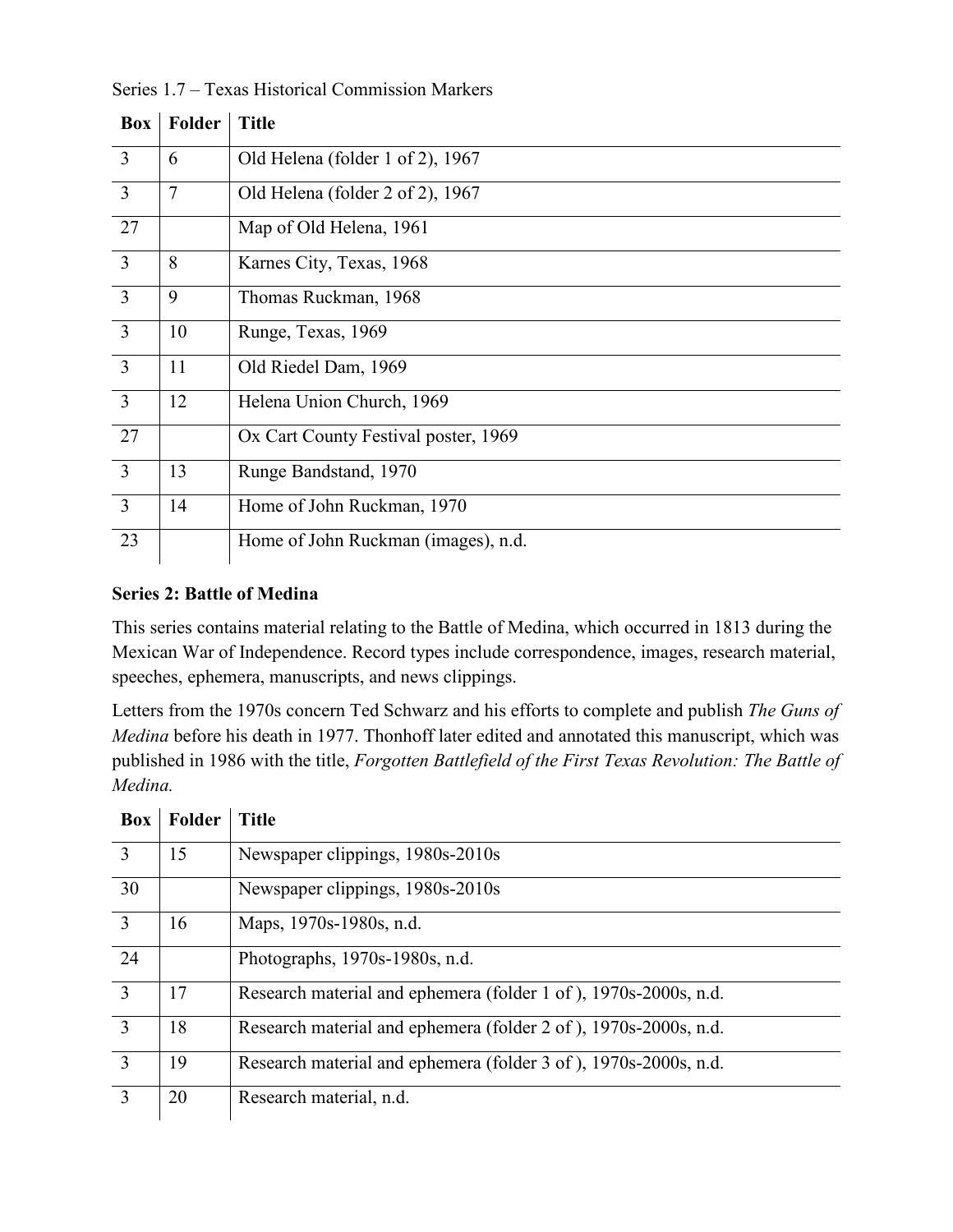| Box            | Folder         | <b>Title</b>                                                                 |
|----------------|----------------|------------------------------------------------------------------------------|
| $\overline{3}$ | 21             | Correspondence (folder 1 of 2), 1985-2010                                    |
| $\overline{3}$ | 22             | Correspondence (folder 2 of 2), 2010-2013                                    |
| 3              | 23             | Joaquin De Arredondo: Loyalist Officer in New Spain, 1810-1821 (dissertation |
|                |                | by Judith Miriam Jimenez), 1933                                              |
| $\overline{4}$ | $\mathbf{1}$   | Speech given at Mission Research Conference, 1987                            |
| $\overline{4}$ | $\overline{2}$ | Speeches and related research material, 1993-2013                            |
| 22             |                | Thonhoff's booklet on Battle of Medina, 2010                                 |
| 24             |                | Thonhoff giving speeches on Battle of Medina (photos), 1990s-2000s           |
| 30             |                | Thonhoff giving speeches on Battle of Medina (news clippings), 1990s-2000s   |
| $\overline{4}$ | 3              | "Rehearsal for the Second Texas Revolution" (speech), late 1980s             |
| $\overline{4}$ | $\overline{4}$ | Texas Historical Commission marker for Martin Allen (speech), 1993           |
| $\overline{4}$ | 5              | Drafts of "The Battle of Medina," 1980s-2000s                                |
| $\overline{4}$ | 6              | Don José Alvarez de Toledo correspondence (translation), 2006                |
| $\overline{4}$ | $\overline{7}$ | "Tales from the Old Stone Fort" by Linda Ericson Devereaux, 1976             |

Schwarz and Thonhoff Research and Publication

| <b>Box</b>     | Folder | <b>Title</b>                                                                 |
|----------------|--------|------------------------------------------------------------------------------|
| $\overline{4}$ | 8      | The Guns of Medina, 1976                                                     |
| $\overline{4}$ | 9      | Correspondence of Ted Schwarz, 1971-1977                                     |
| $\overline{4}$ | 10     | Illustrations for Forgotten Battlefield, 1980s                               |
| $\overline{4}$ | 11     | Correspondence on <i>Forgotten Battlefield</i> , 1980s                       |
| 24             |        | Photograph of Forgotten Battlefield, 1986                                    |
| $\overline{4}$ | 12     | Research material and news clippings (folder 1 of 2), 1930s-1980s            |
| $\overline{4}$ | 13     | Research material and news clippings (folder 2 of 2), 1930s-1980s            |
| $\overline{4}$ | 14     | Draft and annotations of <i>Forgotten Battlefield</i> (folder 1 of 3), 1980s |
| $\overline{4}$ | 15     | Draft and annotations of <i>Forgotten Battlefield</i> (folder 2 of 3), 1980s |
| $\overline{4}$ | 16     | Draft and annotations of <i>Forgotten Battlefield</i> (folder 3 of 3), 1980s |

### **Series 3: History of Fashing, Texas**

This series contains material on the history of Fashing and its nearby communities. Record types include news clippings, images, maps, correspondence, artifacts, and ephemera.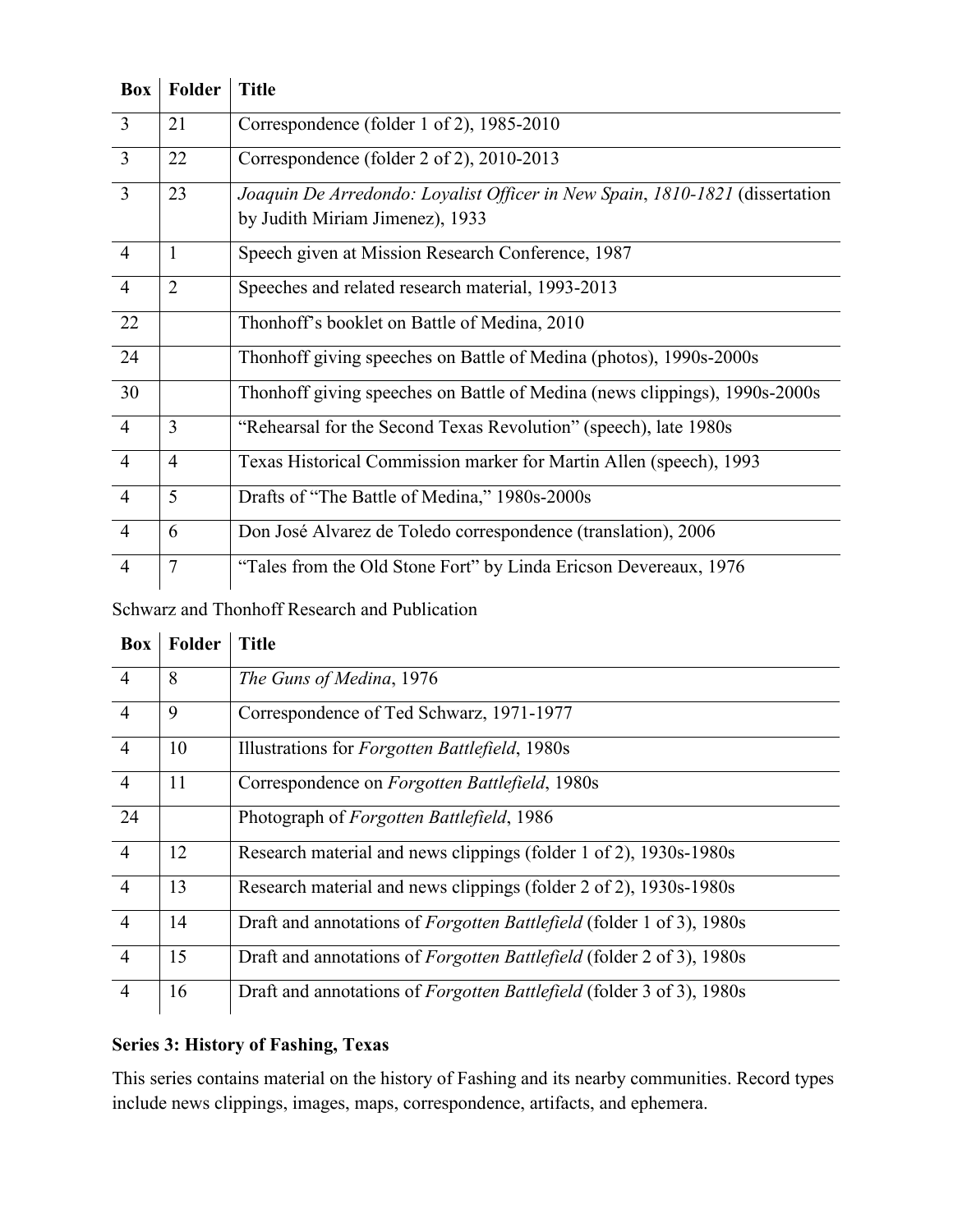| Box            | Folder         | <b>Title</b>                                                          |  |
|----------------|----------------|-----------------------------------------------------------------------|--|
| $\overline{4}$ | 17             | Newspaper clippings, 1960s-1970s, 2012                                |  |
| 30             |                | Newspaper clippings                                                   |  |
| $\overline{4}$ | 18             | Maps, 1960s-1970s, n.d.                                               |  |
| $\overline{4}$ | 19             | Programs, pamphlets, and ephemera (folder 1 of 2), 1960s-1970s, 2010s |  |
| $\overline{4}$ | 20             | Programs, pamphlets, and ephemera (folder 2 of 2), 1960s-1970s, 2010s |  |
| 23             |                | Photographs of Fashing during judging tour for community award, 1972  |  |
| 26             |                | Slides showing Fashing and award ceremony, 1971-1972                  |  |
| $\overline{4}$ | 21             | Correspondence, 1960s-1970s, 2012                                     |  |
| 5              | $\mathbf{1}$   | Fashing Ground Observer Corps, 1956-1958                              |  |
| 21             |                | Ground Observer Corps training manuals, medals, and stickers, 1950s   |  |
| $\overline{5}$ | $\overline{2}$ | Aircraft Recognition for the Ground Observer, 1955                    |  |
| $\overline{5}$ | $\overline{3}$ | Fashing Elementary School, 1960s-1970s                                |  |
| 23,<br>24      |                | Photographs of Thonhoff and Fashing students, 1960s-1970s             |  |
| 30             |                | Thonhoff's daily planner as teacher, 1986-87                          |  |
| 34             |                | Grammar booklets used by Thonhoff in class, 1960s-1980s               |  |
| 5              | $\overline{4}$ | S. A. Hickok/Hickok Ranch, 1970s-1980s, n.d.                          |  |
| 30             |                | Newspaper articles on Hickok Ranch, n.d.                              |  |
| $\overline{5}$ | 5              | Bestfest, 1980s                                                       |  |
| 27             |                | Poster for Bestfest, n.d.                                             |  |
| 5              | 6              | Tordilla Gold Story, 1969, n.d.                                       |  |
| 23             |                | Photos relating to Tordilla Gold Story, 1979, n.d.                    |  |
| 21             |                | Videocassettes featuring Fashing, 1982, 1986                          |  |
| 27             |                | Bumper stickers and poster, 1968, 1970, n.d.                          |  |
| 21             |                | Sauerkraut broadside, n.d.                                            |  |

### **Series 4: Camp Kenedy research and writings**

This series contains material relating to Thonhoff's research and writings on the history of Camp Kenedy. Record types include interview notes and transcripts, correspondence, images, personnel files, artwork, creative writing, news clippings, pamphlets, and brochures. Among the items of interest are interviews with foreign nationals and enemy combatants who were detained as prisoners of war during World War II, as well as the German internees' creative efforts about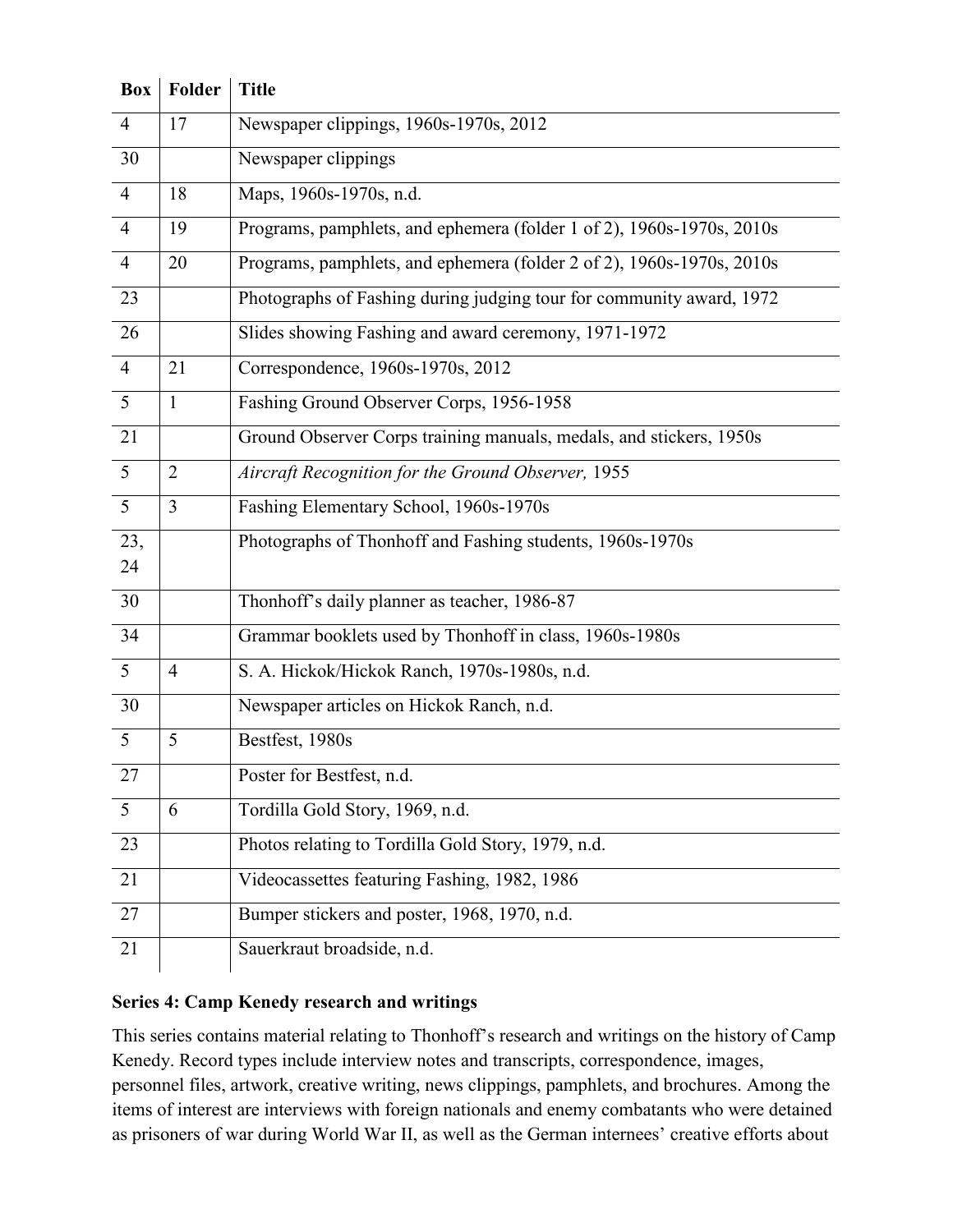their experiences. Records concerning the daily operation of the site as a CCC work camp and as a detention center are also noteworthy. Correspondence and press material document the postwar reunions of former German internees who called themselves the "Kenedy Familie."

Material is divided into subseries according to the chapters of Thonhoff's 2003 book Camp Kenedy, Texas. Folders titled with the names of individuals contain biographical and/or interview material on said persons.

| <b>Box</b>      | Folder | <b>Title</b>                                                |
|-----------------|--------|-------------------------------------------------------------|
| 5               | $\tau$ | Correspondence and maps, 2000s                              |
| 23,<br>24       |        | Images of WWI soldiers and CCC workers at Camp Kenedy, n.d. |
| 30              |        | Newspaper articles, 1940s, 1980s-1990s                      |
| 5               | 8      | Notes and research material (WWI), 1990s-2000s, n.d.        |
| 5               | 9      | Notes and research material (CCC), 1990s-2000s, n.d.        |
| 5               | 10     | Curtis Murphy, 2000-2003                                    |
| $\overline{5}$  | 11     | Oswald A. Merks, 2000                                       |
| $\overline{5}$  | 12     | Thomas E. Brown. 1998                                       |
| $5\overline{)}$ | 13     | Walter A. Wiede, 2000                                       |
| $5\overline{)}$ | 14     | Rufus Peeples, Jr., 2000                                    |
| 5               | 15     | Wilson H. Walker, 1999                                      |
| 5               | 16     | Alton Martin, 1999                                          |
| 5               | 17     | Louis Kaczmarek, 1999, n.d.                                 |
| 5               | 18     | Meeler Markham, 1993, 2000                                  |
| 5               | 19     | Drafts of WWI material, 2000-2001                           |
| $5\overline{)}$ | 20     | Drafts of CCC camp material, 2000-2001                      |

Subseries 4.1 – Chapters 1, 2, and 3 (WWI Training Camp and CCC Work Camp)

| Subseries 4.2 – Chapters 4, 5, and 6 (Kenedy Alien Detention Camp) |  |  |  |
|--------------------------------------------------------------------|--|--|--|
|--------------------------------------------------------------------|--|--|--|

| <b>Box</b> | Folder | <b>Title</b>                                                 |
|------------|--------|--------------------------------------------------------------|
|            | 21     | Map of detention camp, 1997                                  |
|            | 22     | News clippings, correspondence, and notes, 1970s-2000s, n.d. |
|            | 23     | Overview of detention camp, rosters of internees, 1942-1944  |
|            | 24     | Medical reports, 1942-1944                                   |
|            | 25     | Escape attempts, 1943-1944                                   |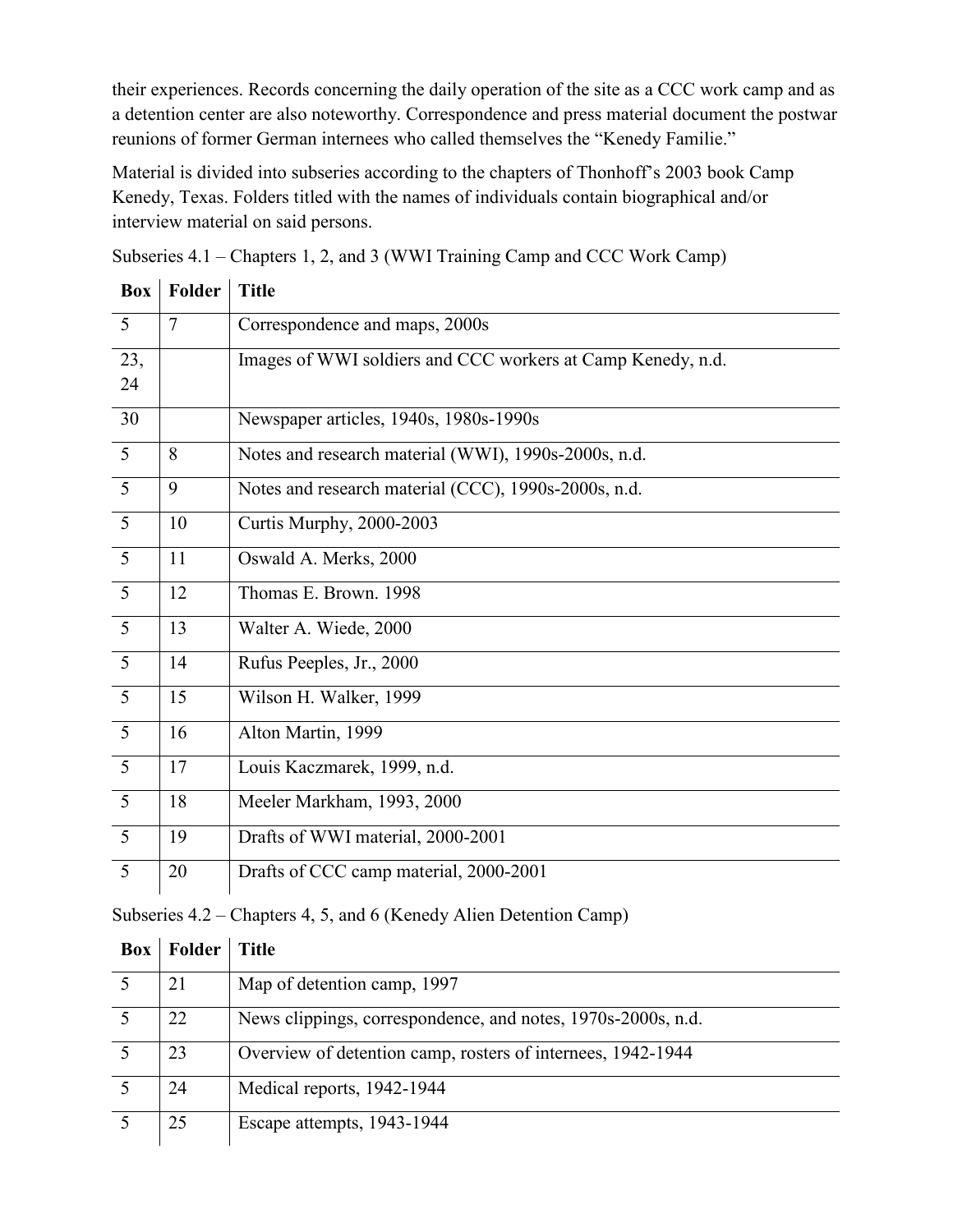| Box             | Folder | <b>Title</b>                                                                |
|-----------------|--------|-----------------------------------------------------------------------------|
| $5\overline{)}$ | 26     | Discipline problems, 1943-1944, 1981                                        |
| 5               | 27     | Camp rules, 1942-1943                                                       |
| $\overline{5}$  | 28     | Internee labor/jobs, 1942-1943                                              |
| 5               | 29     | Conduct reports, 1944                                                       |
| $\overline{5}$  | 30     | Hearings/Classifications for aliens, 1943-1944                              |
| 5               | 31     | Transportation, c. 2000                                                     |
| $\overline{5}$  | 32     | Horses for patrol, 1942                                                     |
| $\overline{5}$  | 33     | Blood drive, 1944                                                           |
| 5               | 34     | Transfers/Repatriation/Paroles, 1942-1944                                   |
| 5               | 35     | Geneva Convention reports, 1942-1943                                        |
| 5               | 36     | Registration, processing, and medical care of internees, 1942-1944          |
| 5               | 37     | Laundry and clothing, 1942-1944                                             |
| 5               | 38     | Personnel, 1942-1943                                                        |
| 5               | 39     | Mess menus, 1941-1943                                                       |
| 5               | 40     | Repatriation of aliens, 1943-1944                                           |
| 24              |        | Photos of MS Gripsholm (ship used to return internees to Europe), 1943-1944 |
| 23,<br>24       |        | Photos of internees,                                                        |
| $\overline{5}$  | 41     | Nazi internees, 1942-1944                                                   |
| 5               | 42     | Transfer of internees to New Mexico, 1944                                   |
| 5               | 43     | Conversion to P.O.W. camp, 1944                                             |
| 5               | 44     | Tatsuko Mahabe, 1990s-2001                                                  |
| 5               | 45     | Leo Klima, 1997-1999                                                        |
| $5\overline{)}$ | 46     | Bill Merritt, 1997-1999                                                     |
| $\overline{5}$  | 47     | Leo Kreneck, 1999                                                           |
| 5               | 48     | Frank Munno, 1943, 1999                                                     |
| 5               | 49     | Chester A. Thames, 1997, 1999                                               |
| 5               | 50     | Causey C. Quillian, M.D., 1997, 1999                                        |
| 5               | 51     | Mrs. George Dybowski, 1976                                                  |
| 5               | 52     | Related publications, 1998-1999                                             |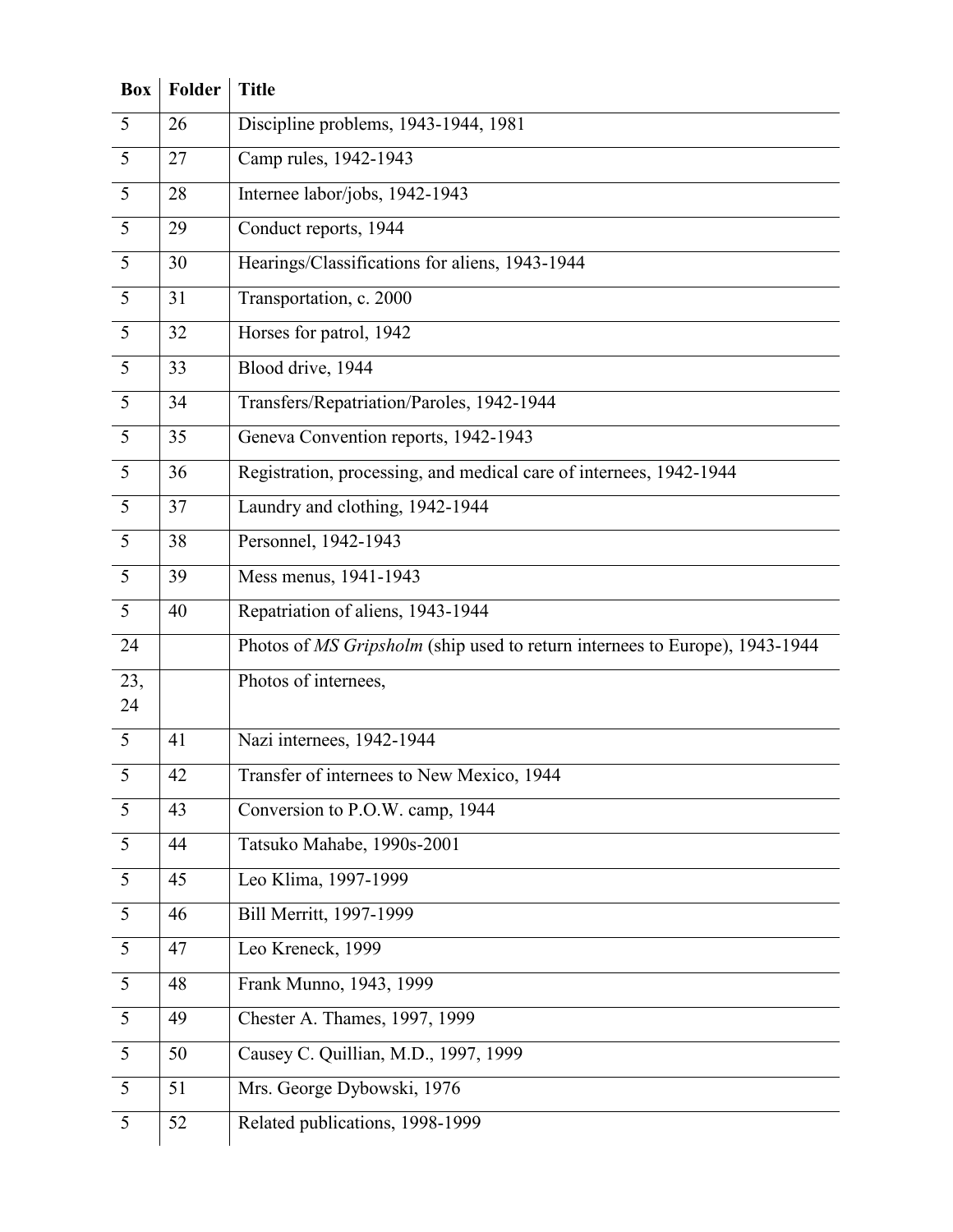| <b>Box</b> | Folder | <b>Title</b>                                             |
|------------|--------|----------------------------------------------------------|
|            | 53     | Other, 1997, 2000, n.d.                                  |
| 6          |        | Drafts of Chapters 4-6 (folder 1 of 3), 1976, 1990s-2001 |
| 6          |        | Drafts of Chapters 4-6 (folder 2 of 3), 1990s-2001       |
|            |        | Drafts of Chapters 4-6 (folder 3 of 3), 1999-2001        |

Subseries 4.3 – Chapters 7, 8, 9, and 10 (German Prisoners of War)

| <b>Box</b>      | Folder         | <b>Title</b>                                                                                                                                  |
|-----------------|----------------|-----------------------------------------------------------------------------------------------------------------------------------------------|
| 6               | $\overline{4}$ | Maps and drawings of camp site, 1944, 1983                                                                                                    |
| 6               | 5              | Notes and research material, 1940s-2002                                                                                                       |
| 6               | 6              | Correspondence, 1997-2000                                                                                                                     |
| 6               | $\tau$         | Willy A. Felgner, 1940s, 1983, 1990s                                                                                                          |
| 6               | 8              | Joseph Stammetti, 1944, 1963, 1968, 1999                                                                                                      |
| 6               | 9              | Sergeant Raymond Burrell, U.S. Army, 1946, 1999-2000                                                                                          |
| 6               | 10             | Josef Draxlbauer, 1996-2000                                                                                                                   |
| 6               | 11             | Klaus Miendl, 1987, 1998-2000                                                                                                                 |
| 6               | 12             | Rudolf Bauer, 2000-2001                                                                                                                       |
| 6               | 13             | Heinz Plümacher, 1997-2000                                                                                                                    |
| 6               | 14             | Dr. Eugen Kisselmann, 1997-2000                                                                                                               |
| 6               | 15             | Creative writing and drawings by Ernst-Günter Höffer, 1945                                                                                    |
| 6               | 16             | Hinter Stacheldraht in Amerika [Behind Barbed Wire in America], creative<br>writing and drawings by internees (1 of 2 photocopies), 1944-1945 |
| 6               | 17             | Hinter Stacheldraht in Amerika [Behind Barbed Wire in America], creative<br>writing and drawings by internees (2 of 2 photocopies), 1944-1945 |
| $7\phantom{.0}$ | 13             | Additional photocopies of drawings and images, n.d.                                                                                           |
| 21              |                | Canteen coupons and pressed leaf                                                                                                              |
| 23,<br>24       |                | Images of internees, U.S. Army personnel, and Kenedy Familie members,                                                                         |
| 26              |                | Slides of Camp Kenedy, n.d.                                                                                                                   |
| 31              |                | News clippings on P.O.W. camp, reunion of Kenedy Familie members,                                                                             |
| 6               | 18             | Drafts of Chapters 7-10 (folder 1 of 3), 1997-2000                                                                                            |
| 6               | 19             | Drafts of Chapters 7-10 (folder 2 of 3), 1997-2000                                                                                            |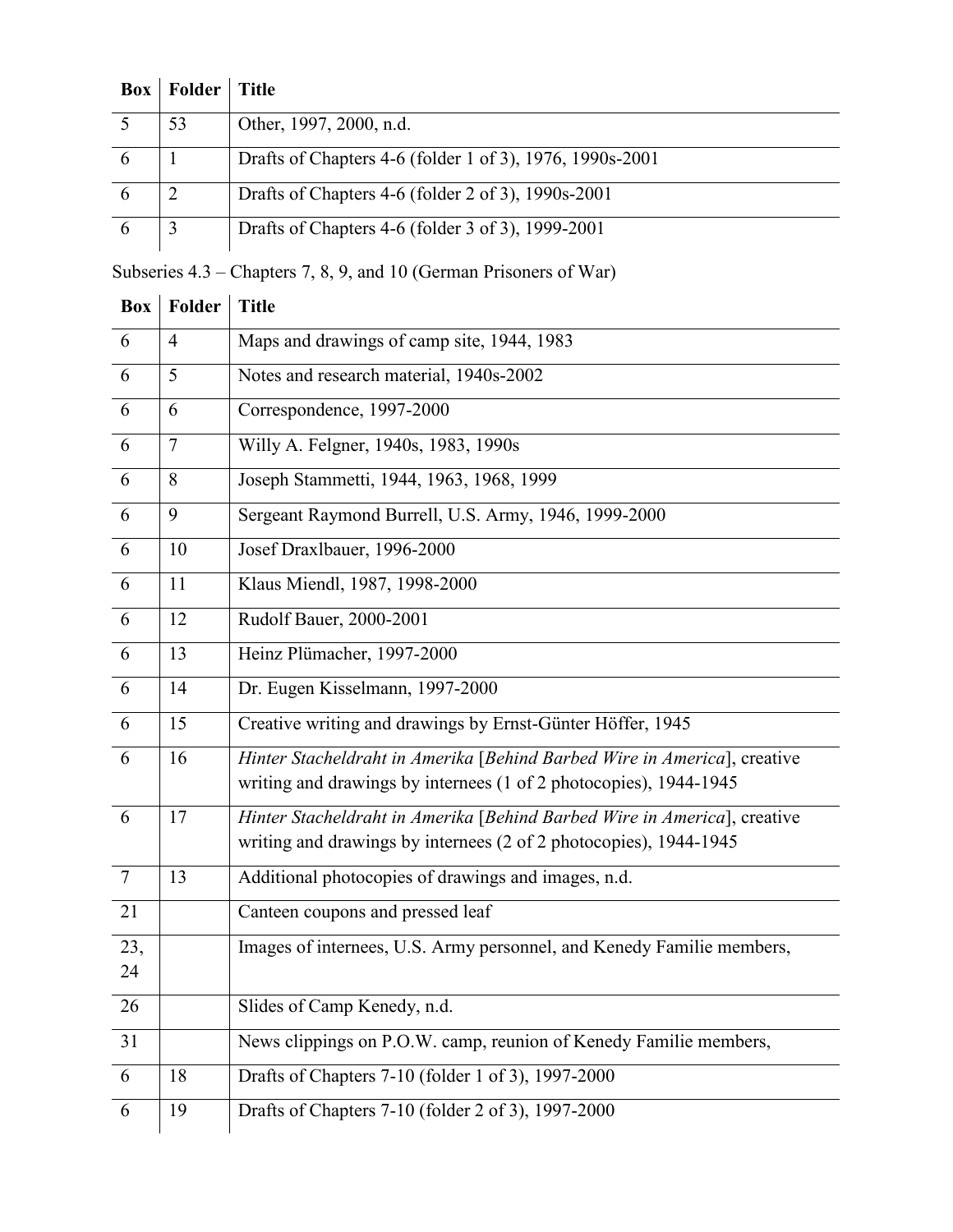| <b>Box</b>   Folder   Title |                                                    |
|-----------------------------|----------------------------------------------------|
| <sup>20</sup>               | Drafts of Chapters 7-10 (folder 3 of 3), 1997-2000 |

Subseries 4.4 – Chapter 11 7 Epilogue (Japanese Prisoners of War)

| <b>Box</b>      | <b>Folder</b>  | <b>Title</b>                                                |
|-----------------|----------------|-------------------------------------------------------------|
| $\overline{7}$  | 1              | Maps, 1990s                                                 |
| 23,<br>25       |                | Images of camp, graves of detained aliens                   |
| $\overline{7}$  | $\overline{2}$ | Reference service slips at the National Archives, 1997      |
| $7\phantom{.0}$ | 3              | Notes and reference materials, 1940s, 1980s-1990s           |
| $\overline{7}$  | $\overline{4}$ | Correspondence, 1979, 2000s                                 |
| $\overline{7}$  | 5              | Japanese Midget Submarine (HA-19), 1985, 1990s              |
| 25              |                | Japanese midget submarine (images), 1990s                   |
| 23              |                | Submarine pilot Kazuo Sakamaki (images),                    |
| $\overline{7}$  | 6              | Kenedy Alien Detention Camp (KADC) Cemetery, 1940s, 2000s   |
| $\overline{7}$  | 7              | Kenedy Alien Detention Camp (KADC) Cemetery (images), 2000s |
| 23,             |                | KADC Cemetery (images)                                      |
| 25              |                |                                                             |

Subseries 4.5 – Book Drafts and Albums

| <b>Box</b> | Folder | <b>Title</b>                                                                   |
|------------|--------|--------------------------------------------------------------------------------|
|            | 8      | Book draft with markups (copy 1 of 2), 2001                                    |
|            | 9      | Book draft with markups (copy 2 of 2), 2001                                    |
|            | 10     | Additional draft material, 1997, 2001                                          |
|            | 11     | Copy of manuscript as sent to publisher, 2001                                  |
| $\tau$     | 12     | Pre-print copy of book, 2001                                                   |
| 22         |        | Copy of manuscript chapters on CDs as sent to publisher, 2001                  |
| 34         |        | Photo albums (3 total) containing images, captions, and credits for book, 2000 |

### **Series 5: Texas and the American Revolution**

This series mainly contains material related to Thonhoff's research and writings on the Spanish province of Tejas, Bernardo de Gálvez, and their shared importance in aiding the Thirteen Colonies toward victory during the American Revolution. Thonhoff's two books, *Drama and Conflict: The Texas Saga of 1776* (1976), which he co-authored with Robert Weddle, and *The Texas Connection with the American Revolution* (1981), are represented in the series. Also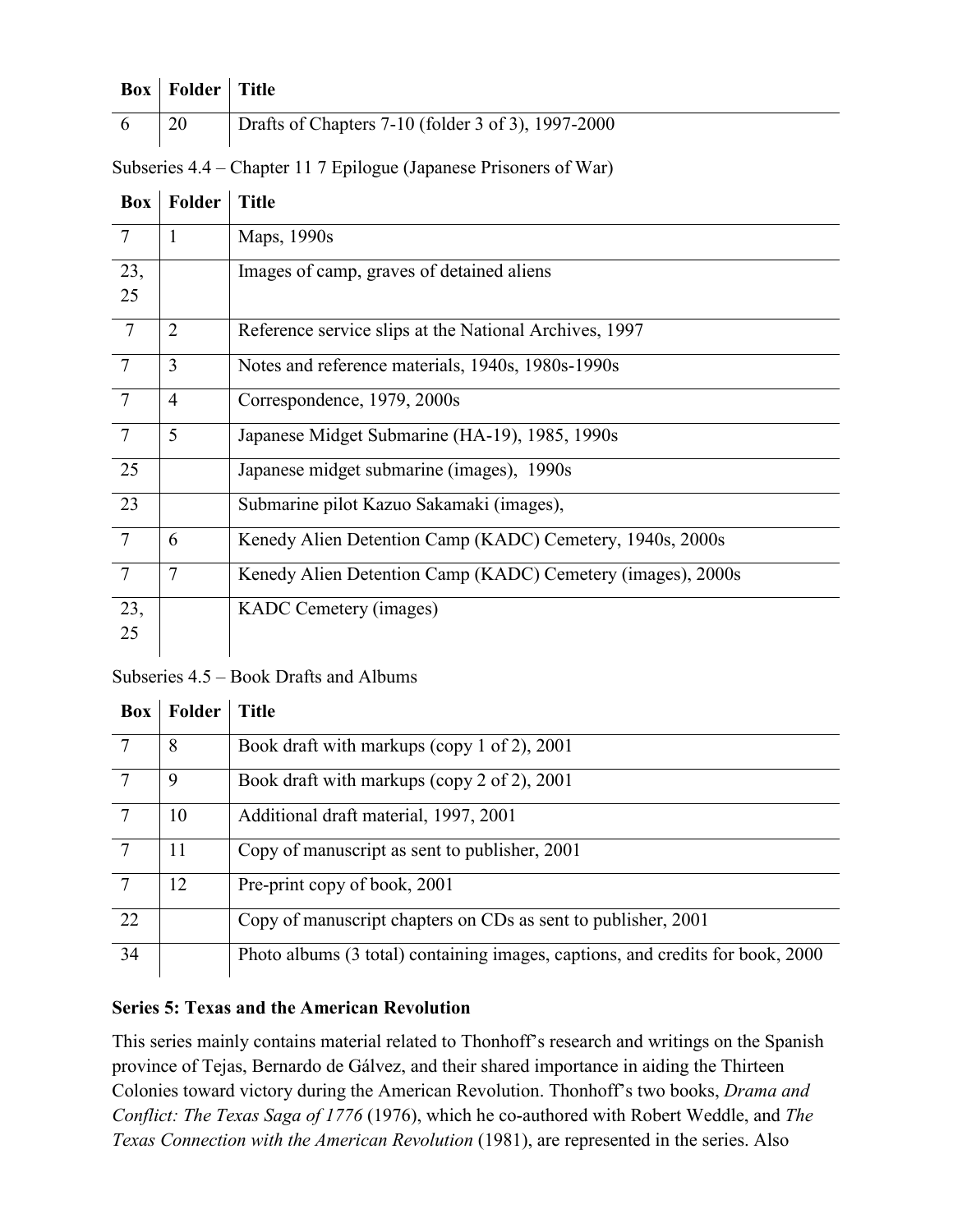present are Thonhoff's additional writings and speeches on Gálvez, images, and records on social organizations promoting Gálvez and the Hispanic contribution to American history and life.

| Subseries 5.1 – General Research |  |  |
|----------------------------------|--|--|
|                                  |  |  |

| <b>Box</b>      | Folder         | <b>Title</b>                                                           |
|-----------------|----------------|------------------------------------------------------------------------|
| $7\phantom{.0}$ | 14             | Maps, transparencies, and brochures, 1980s-1990s                       |
| 37              |                | Maps of Texas cities and counties, 1960s-1980s, n.d.                   |
| $7\phantom{.0}$ | 15             | Correspondence, 1979-2012                                              |
| 36              |                | Correspondence on <i>The Texas Connection</i> , 1981-1982              |
| 8               | 1              | Correspondence and research articles from Dr. Light Cummins, 1992-1995 |
| 8               | $\overline{2}$ | Notes, c. 1970s-1980s, n.d.                                            |
| 8               | 3              | News clippings and publications, 1979, 1981, 1990s-2012                |
| 31              |                | News clippings                                                         |
| 8               | $\overline{4}$ | Research material (folder 1 of 5), 1970s-2000s                         |
| 8               | 5              | Research material (folder 2 of 5), 1970s-2000s                         |
| 8               | 6              | Research material (folder 3 of 5), 1970s-2000s                         |
| 8               | $\overline{7}$ | Research material (folder 4 of 5), 1970s-2000s                         |
| 8               | 8              | Research material (folder 5 of 5), 1970s-2000s                         |
| 36              |                | Research material, 1970s, n.d.                                         |

Subseries 5.2 – Book Drafts

| <b>Box</b> | Folder | <b>Title</b>                                                   |
|------------|--------|----------------------------------------------------------------|
| 8          | 9      | <i>Drama and Conflict drafts (folder 1 of 3), 1970s</i>        |
| 8          | 10     | <i>Drama and Conflict drafts (folder 2 of 3), 1970s</i>        |
| 8          | 11     | Drama and Conflict drafts (folder 3 of 3), 1970s               |
| 8          | 12     | <i>The Texas Connection drafts (folder 1 of 4), 1970s-1981</i> |
| 8          | 13     | The Texas Connection drafts (folder 2 of 4), 1970s-1981        |
| 8          | 14     | <i>The Texas Connection drafts (folder 3 of 4), 1970s-1981</i> |
| 8          | 15     | <i>The Texas Connection drafts (folder 4 of 4), 1970s-1981</i> |

Subseries 5.3 – Speeches and Organizations Honoring Gálvez and Texas

| <b>Box</b>   Folder   Title |                       |
|-----------------------------|-----------------------|
|                             | Speeches, 1990s, 2009 |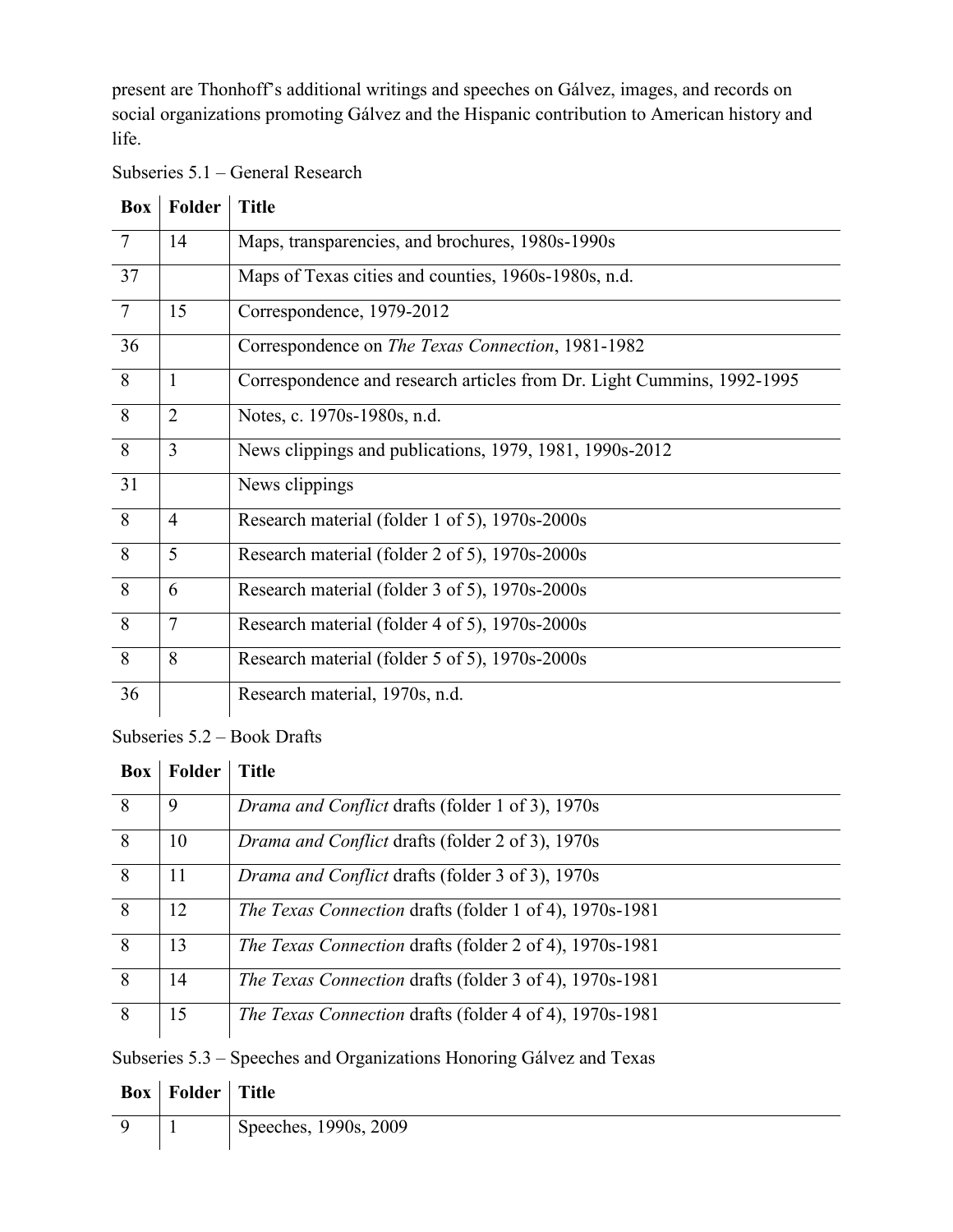| Box            | Folder         | <b>Title</b>                                                                          |
|----------------|----------------|---------------------------------------------------------------------------------------|
| 9              | $\overline{2}$ | The Texas Connection to the American Revolution Association (TCARA),                  |
|                |                | 2000s                                                                                 |
| 9              | 3              | Alamo-La Bahia Corridor Committee (meeting minutes and events), 1990s                 |
| 9              | $\overline{4}$ | National Park Service designation of El Camino Real as a historic trail, 1998-        |
|                |                | 2005                                                                                  |
| 9              | 5              | Order of Granaderos y Damas de Gálvez (correspondence), 1982-2013                     |
| 9              | 6              | Order of Granaderos y Damas de Gálvez (newsletters), 1999-2007                        |
| $\overline{9}$ | 7              | Order of Granaderos y Damas de Gálvez (research material), 1980s-2000s                |
| 9              | 8              | Order of Granaderos y Damas de Gálvez (4 <sup>th</sup> of July programs), 1990s-2000s |
| 31             |                | Newspaper articles on the Order, 1980s-2000s                                          |

## Subseries 5.4 – Bernardo de Gálvez

| <b>Box</b>     | <b>Folder</b> | <b>Title</b>                                                  |
|----------------|---------------|---------------------------------------------------------------|
| 9              | 9             | Maps, pamphlets, and brochures, 1980s-2000s                   |
| 27             |               | Defense line, interior of provinces of New Spain (map),       |
| 9              | 10            | Correspondence, 1986, 1994, 2002                              |
| 9              | 11            | News clipping and press items, 1980s-1990s                    |
| 9              | 12            | Writings and speeches, 1980s, 1992                            |
| $\overline{9}$ | 13            | 1781 diary of Gálvez (photocopy of English translation), n.d. |
| 9              | 14            | Research material (folder 1 of 2)                             |
| 9              | 15            | Research material (folder 2 of 2)                             |
| 21             |               | Commemorative pin honoring grave marker of Gálvez, 2000       |
| 23             |               | Photos of Gálvez portrait and Plaza de Penzacola document     |
| 24             |               | Paso de Gálvez (photo with caption),                          |
| 25             |               | Reenactor of Gálvez (photos), n.d.                            |
| 27             |               | Prints of Pensacola scene, n.d.                               |

## Subseries 5.5 – George Washington and Ben Franklin Genealogy

| <b>Box</b>   Folder   Title |                                                                                                 |
|-----------------------------|-------------------------------------------------------------------------------------------------|
|                             | Research material on Washington's life and Spanish ancestry (folder 1 of 2),<br>$1970s - 2000s$ |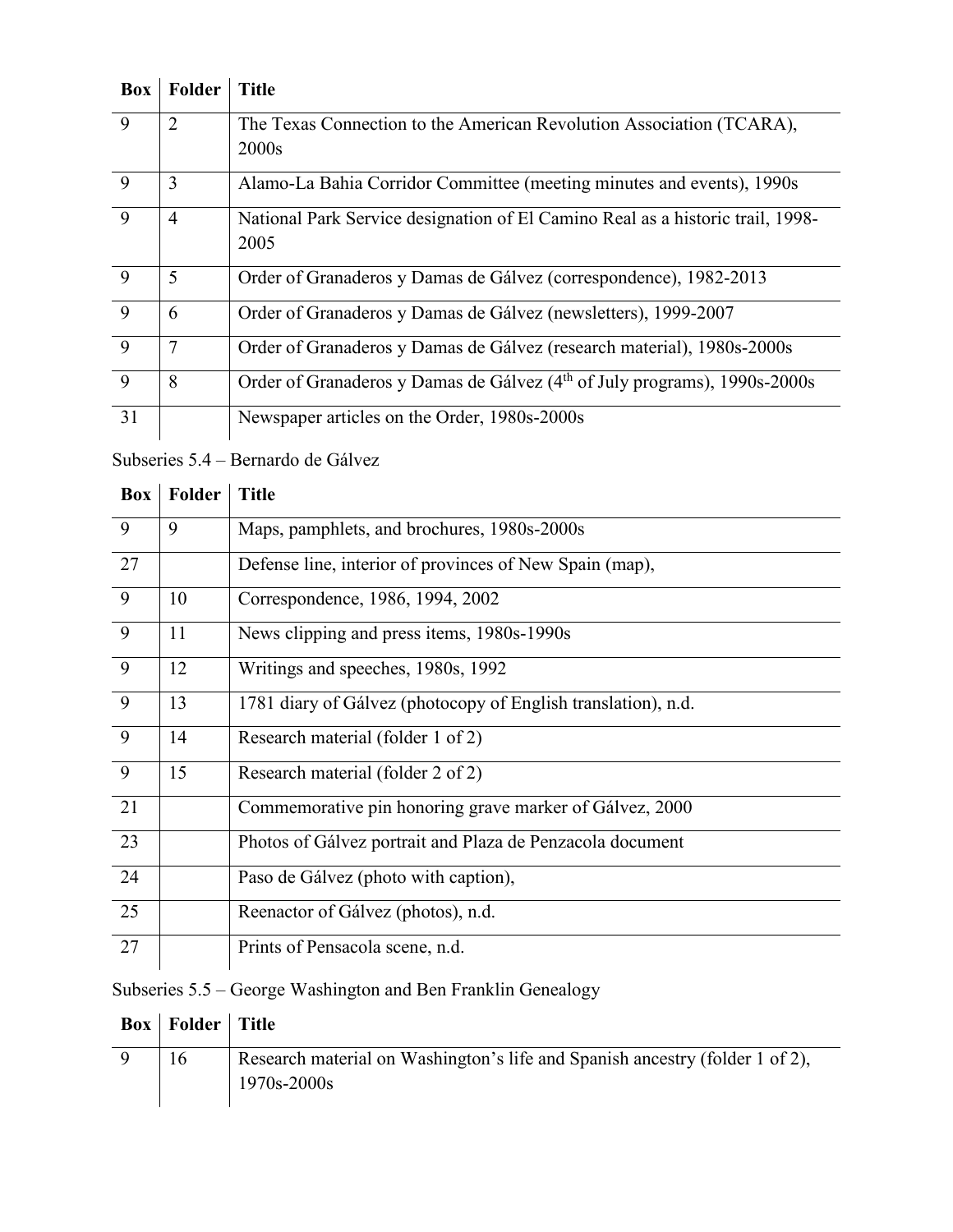| <b>Box</b> | Folder | <b>Title</b>                                                                 |
|------------|--------|------------------------------------------------------------------------------|
| 9          | 17     | Research material on Washington's life and Spanish ancestry (folder 2 of 2), |
|            |        | 1970s-2000s                                                                  |
| 9          | 18     | Correspondence, 1997-2001                                                    |
| 9          | 19     | Speech and writings, 1999, n.d.                                              |
| 27         |        | Oversized genealogical chart of Washington's descent from Spanish royalty    |
| 9          | 20     | Ben Franklin as ancestor of local San Antonio family (the Chaneys), 2000     |
| 27         |        | Declaration of Independence and roster of company at San Antonio de Bexar    |
|            |        | in 1776 (photocopies), n.d.                                                  |

#### **Series 6: El Fuerte del Cíbolo**

This series contains material relating to Thonhoff's book on the eponymous Spanish fort, which was established to protect the ranches between San Antonio and Goliad during the 1770s and 1780s. Thonhoff first published a monograph about the fort in 1970 and then expanded it into a new, longer edition, which he published in 1992. Writings and research material for the second version are present in this series, along with related correspondence. The second subseries contains artifacts from the Anne and Emil Krawietz farm near in Karnes County, which Thonhoff and others believe was the site of the fort.

| Subseries $6.1$ – Research and Writing |  |
|----------------------------------------|--|
|----------------------------------------|--|

| <b>Box</b> | Folder         | <b>Title</b>                                                                 |
|------------|----------------|------------------------------------------------------------------------------|
| 9          | 21             | Printout of manuscript with corrections, 1991                                |
| 9          | 22             | Photocopy of book, 1992                                                      |
| 10         | $\mathbf{1}$   | Drafts of manuscript, 1991-1992                                              |
| 19         | $\overline{7}$ | Draft of illustrated manuscript, 1991                                        |
| 19         | 8              | Draft of illustrated manuscript with corrections, 1991                       |
| 10         | $\overline{2}$ | Copies of illustrations and maps, 1991-1992                                  |
| 10         | 3              | Maps (photocopies), 1960s-1980s                                              |
| 27         |                | Maps and placemat showing colonial ranches of San Antonio River valley, n.d. |
| 25         |                | Photos and negatives of Krawietz farm and artifacts, 1970-1971               |
| 10         | $\overline{4}$ | Correspondence, 1983, 1991, 2002                                             |
| 10         | 5              | Research material and clippings, 1970s-1990s                                 |
| 10         | 6              | Research notes and photocopies of illustrations, 1980s-1990s, n.d.           |
| 10         | $\tau$         | Research on ranches of S.A. valley (folder 1 of 2), 1970s-2010s, n.d.        |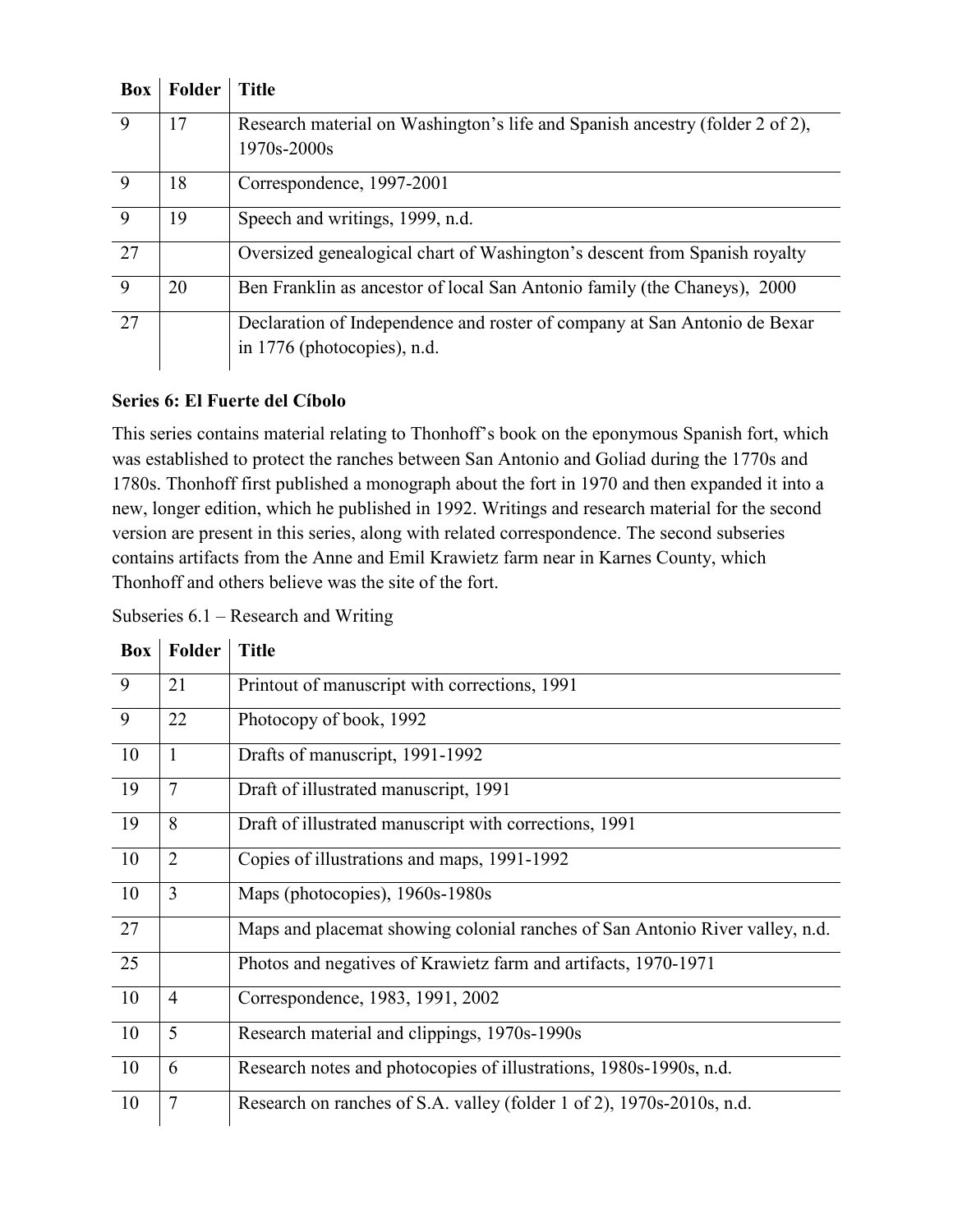|    | <b>Box</b>   Folder   Title |                                                                       |
|----|-----------------------------|-----------------------------------------------------------------------|
| 10 |                             | Research on ranches of S.A. valley (folder 2 of 2), 1970s-2010s, n.d. |

| Subseries 6.2 – Krawietz Farm Artifacts |
|-----------------------------------------|
|-----------------------------------------|

|    | <b>Box</b>   Folder | <b>Title</b>                         |
|----|---------------------|--------------------------------------|
| 41 |                     | Building stone $#1$                  |
| 42 |                     | Building stone $#2$                  |
| 43 |                     | Metate and mano                      |
| 44 |                     | Stones, pottery shards, flint shards |
| 45 |                     | Petrified buffalo skull              |

### **Series 7: Historical topics**

This series mainly contains material on various subjects of regional, national, and international significance. Some items document the histories of notable individuals and families based in Texas.

| <b>Box</b> | Folder | <b>Title</b>                                                            |
|------------|--------|-------------------------------------------------------------------------|
| 10         | 9      | Clippings, 1970s-2000s                                                  |
| 46         |        | Newspapers, 1920s-2010s                                                 |
| 10         | 10     | Flags of Spain, 1990s-2000s                                             |
| 10         | 11     | Spain and the American Revolution, 1970s-2010s                          |
| 10         | 12     | Colonial Bejar (photocopies of Bexar Archives documents), n.d.          |
| 10         | 13     | James Bowie and David Crockett (facsimiles of documents), n.d.          |
| 10         | 13A    | Letter from Capt. Matthew Caldwell of the Gonzales Rangers to           |
|            |        | Quartermaster General, July 18, 1839                                    |
| 27         |        | Don Felix Maria Callega del Rey statement (copy of 1814 document), n.d. |
| 10         | 14     | Spanish Texas, 1975, 2000s, n.d.                                        |
| 10         | 15     | Daughters of the American Revolution correspondence and publications,   |
|            |        | 1986, 2000s                                                             |
| 10         | 16     | Port of Galveston Bicentennial Appointment Calendar, 1976               |
| 27         |        | Plan of the City of Galveston, Texas (photocopy), c. 1845               |
| 27         |        | Ships of the Texas Navy in 1836-1837 (prints), n.d.                     |
| 10         | 17     | The Old San Antonio Road Patch Program: Commemorating the 300th         |
|            |        | Anniversary of the Old San Antonio Road, 1991                           |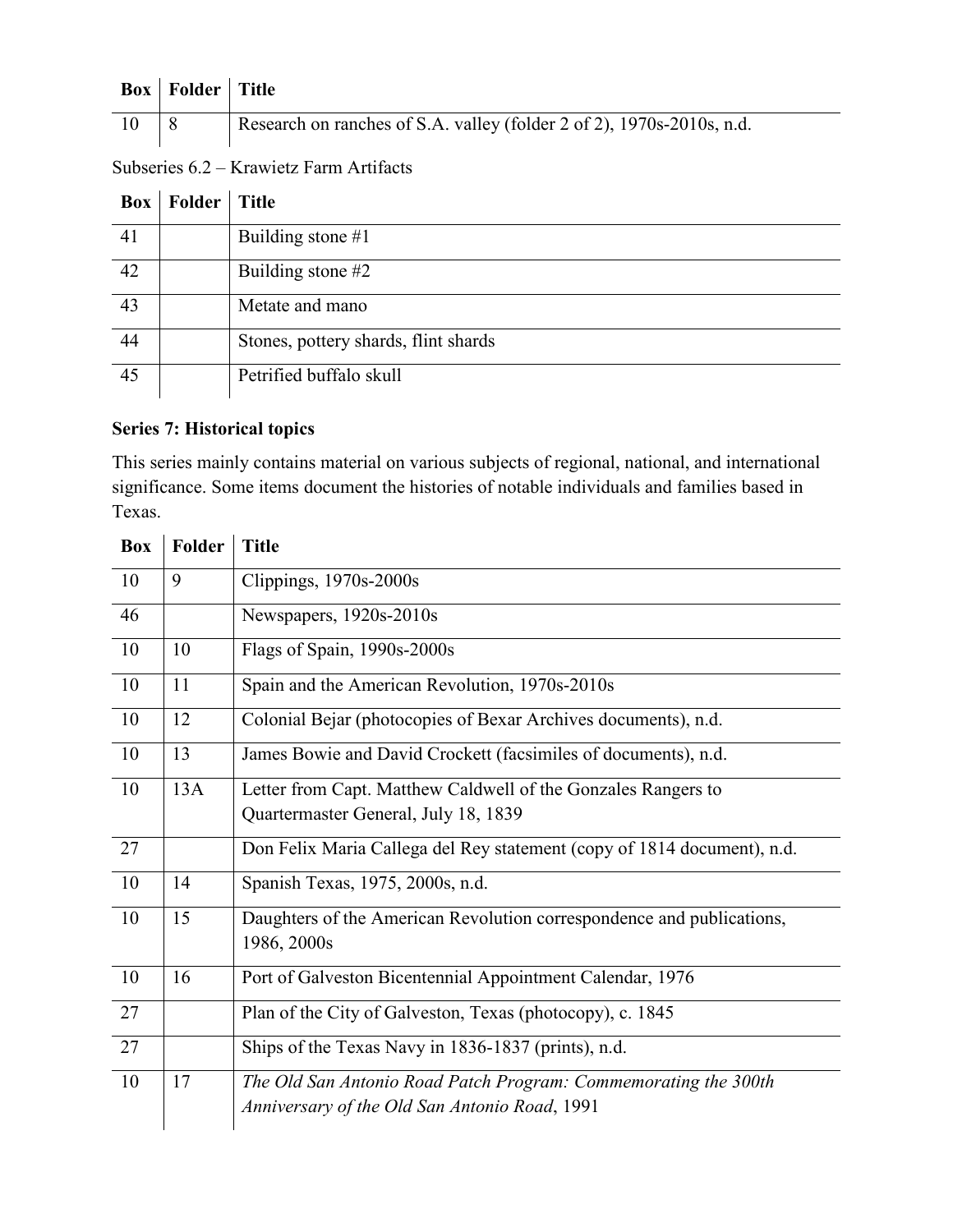| <b>Box</b> | <b>Folder</b>  | <b>Title</b>                                                                      |
|------------|----------------|-----------------------------------------------------------------------------------|
| 10         | 18             | William Box Hancock memoir (photocopy), c. 1934                                   |
| 10         | 19             | Skat tournament, 1999, 2002                                                       |
| 10         | 20             | "Mexican Archives in the Northern Corridor to Texas: Preliminary Report,"<br>1985 |
| 10         | 21             | Lloyd Rice interview (World War II veteran from Nell, Texas), 1999                |
| 10         | 22             | San Antonio's 280 <sup>th</sup> birthday (folder 1 of 2), 1997-1998               |
| 10         | 23             | San Antonio's 280 <sup>th</sup> birthday (folder 2 of 2), 1980s-1990s             |
| 10         | 24             | Newsletters and magazines on Texas, 1990s-2010s                                   |
| 10         | 25             | Miscellaneous writings on Texas history (folder 1 of 3), 1970s-2000s              |
| 10         | 26             | Miscellaneous writings on Texas history (folder 2 of 3), 1970s-2000s              |
| 11         | 24             | Miscellaneous writings on Texas history (folder 3 of 3), 1930s-2000s, n.d.        |
| 11         | 25             | Texas History Movies (photocopy), n.d.                                            |
| 11         | $\mathbf{1}$   | Wilson County Sesquicentennial, 2010                                              |
| 11         | $\overline{2}$ | Correspondence on Texas history, 1960-1991                                        |
| 11         | $\overline{3}$ | Correspondence on Texas history, 1993-2007                                        |

## San Antonio Individuals and Families

| <b>Box</b>    | Folder         | <b>Title</b>                                                           |
|---------------|----------------|------------------------------------------------------------------------|
| <sup>11</sup> | $\overline{4}$ | "The Scourge of the Rio Grande": José María Jesús Carvajal, 1990, 1996 |
| 11            | 5              | Coy family, 2009-2012                                                  |
| 25            |                | Print of Coy family photograph, n.d.                                   |
| 11            | 6              | Enrique Esparza and family history, n.d.                               |
| 22            |                | "Enrique Esparza Story" (CD), 2009                                     |
| 23            |                | Photograph of daguerreotype of Esparza family, n.d.                    |
| 11            | $\overline{7}$ | Daniel McLean (Battle of Medina survivor), c. 1970s, 1991              |
| <sup>11</sup> | 8              | José Antonio Menchaca genealogy, 2002                                  |
| 11            | 9              | José Francisco Ruíz, 1966                                              |
| 11            | 10             | Others, 1980s-2008                                                     |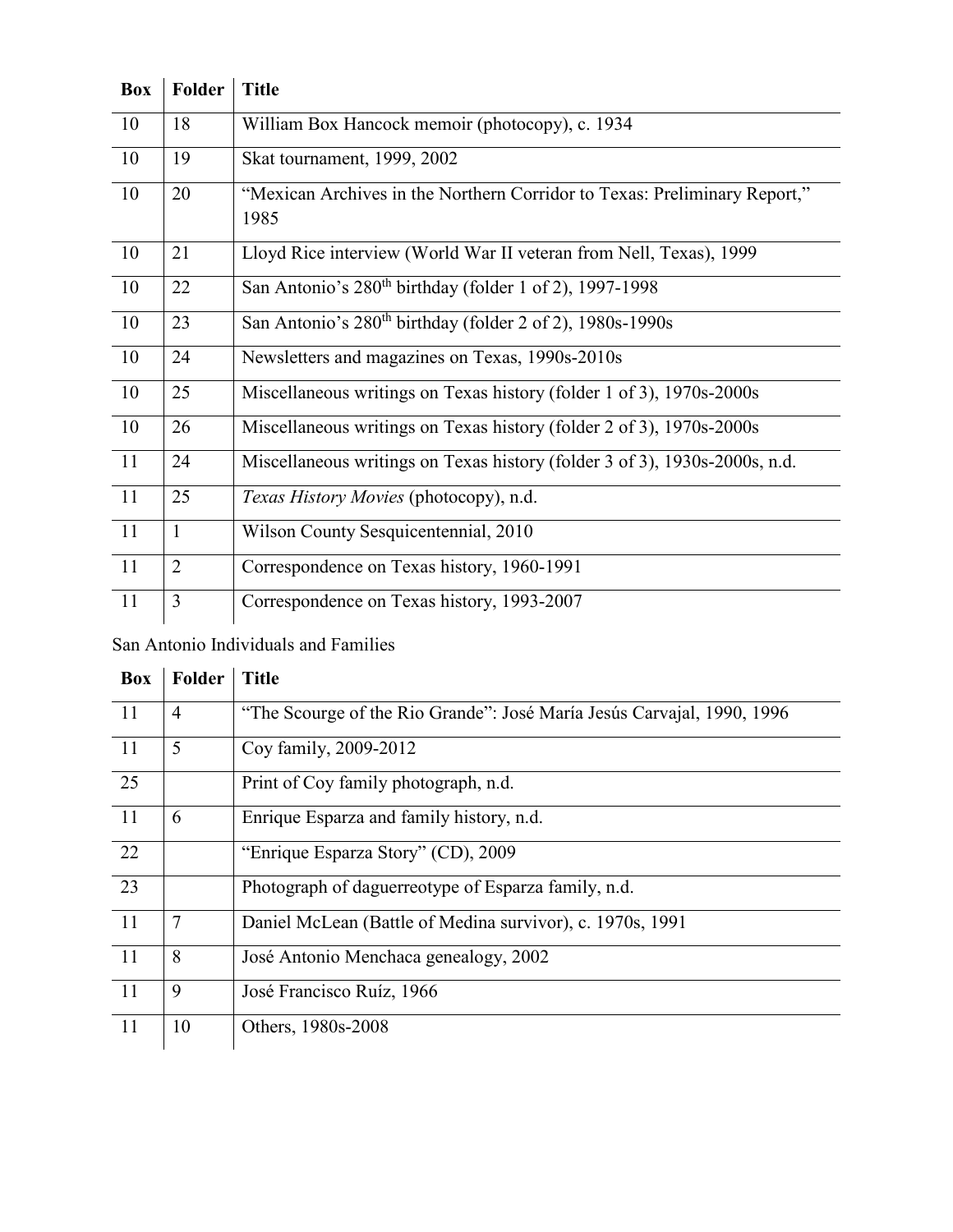Maps

| Box  | Folder       | <b>Title</b>                                                             |
|------|--------------|--------------------------------------------------------------------------|
| Map  | Oversize     | Handwritten map of the best route from San Antonio to Brownsville, Texas |
| case | $\mathbf{I}$ | (laminated copy of 19 <sup>th</sup> century document)                    |
| Map  | Oversize     | Map of the Mining District of Mexico, n.d.                               |
| case | 1            |                                                                          |
| Map  | Oversize     | Map Geografica de la Provincia de Tejas por Don Estevan Austin           |
| case | 1            | (photocopy of 1822 map by Austin), n.d.                                  |
| Map  | Oversize     | Nouvelle Carte du Mexique du Texas (photocopy of 1854 map)               |
| case | <sup>1</sup> |                                                                          |
| Map  | Oversize     | U.S. Geological Survey map of Fashing, Texas, 1961                       |
| case | 1            |                                                                          |
| Map  | Oversize     | U.S. Geological Survey map of Poteet, Texas, 1968                        |
| case | 1            |                                                                          |
| Map  | Oversize     | Bicentennial map showing Spanish contribution to American independence,  |
| case |              | 1976                                                                     |
| Map  | Oversize     | Highway map of Live Oak County, 1979                                     |
| case |              |                                                                          |
|      |              |                                                                          |

#### **Series 8: Personal papers**

This series contains Thonhoff's personal correspondence, membership information, curriculum vitae, academic papers, records for professional and social organizations, speeches, and additional writings. Thonhoff's speeches tend to center on the history of Spanish Texas and its role in the American Revolution. Material is divided by subseries.

Subseries 8.1 – General

| <b>Box</b>    | Folder | <b>Title</b>                                                       |
|---------------|--------|--------------------------------------------------------------------|
| -11           | 11     | Correspondence (folder 1 of 2), 1970-2007                          |
| <sup>11</sup> | 12     | Correspondence (folder 2 of 2), 2008-2009, n.d.                    |
| 11            | 13     | C.V. and business cards, 1980s-2000s                               |
| <sup>11</sup> | 14     | Favorite poems and other writings, n.d.                            |
| <sup>11</sup> | 15     | Obituaries and funeral programs, 2000-2011                         |
| 11            | 16     | Press articles on Thonhoff and others (folder 1 of 2), 1970s-2010s |
| <sup>11</sup> | 17     | Press articles on Thonhoff and others (folder 2 of 2), 1970s-2010s |
| 31            |        | Press articles on Thonhoff and others, 1970s-2010s                 |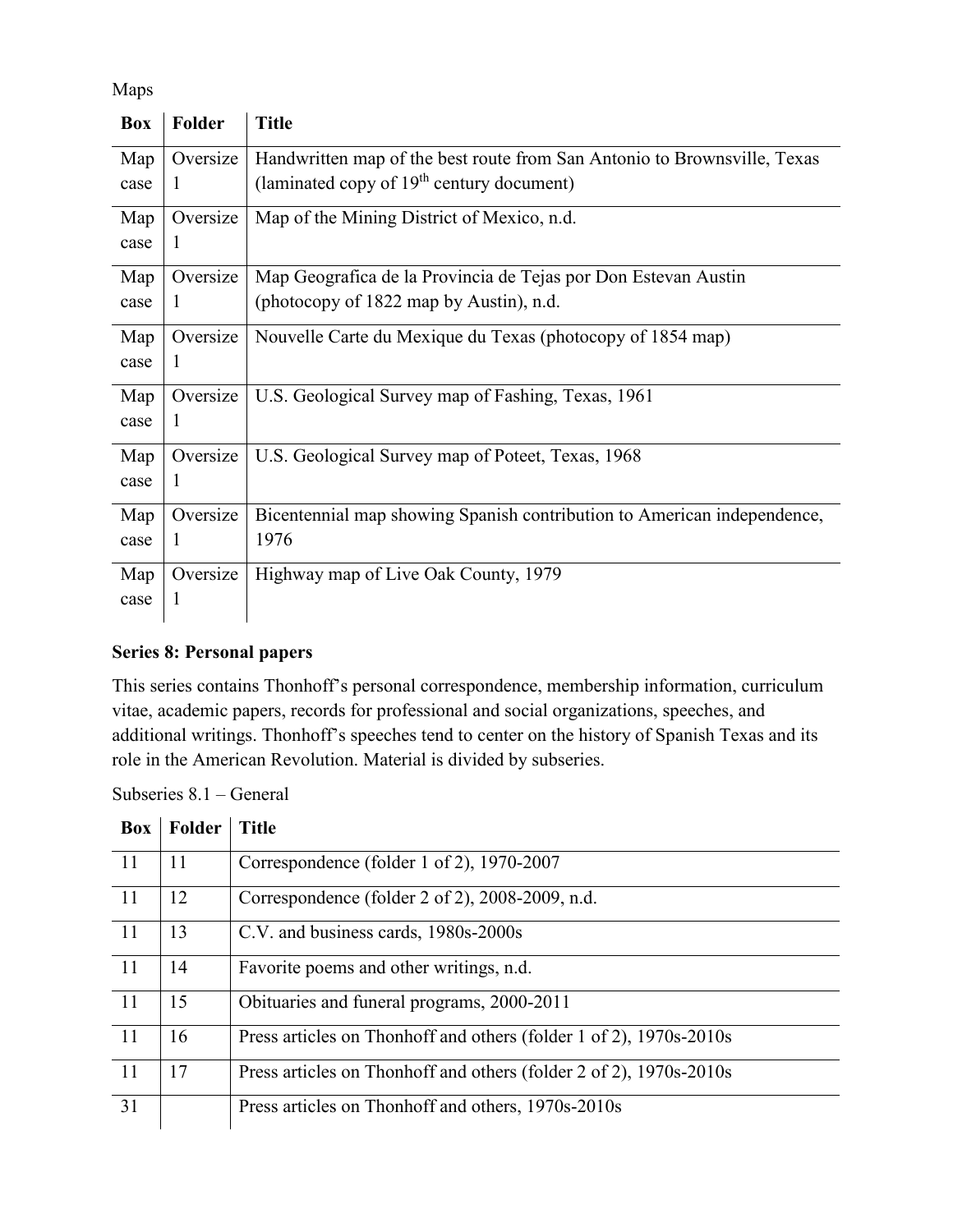| <b>Box</b>    | Folder | <b>Title</b>                                                         |
|---------------|--------|----------------------------------------------------------------------|
| <sup>11</sup> | 18     | Presidio La Bahía Award, 1970-1971                                   |
| <sup>11</sup> | 19     | TSHA Leadership Award correspondence and ephemera, 1977              |
| 32            |        | Scrapbooks on Thonhoff being awarded the TSHA Leadership Award, 1977 |
| 21            |        | "Church of St. Agnes" (print by Ben Carlton Mead), 1977              |
| 25            |        | SAPD police chief William McManus and Ranger Danny May (photos)      |
| 36            |        | News clippings and ephemera for events, 1970s-2000s                  |
| <sup>11</sup> | 20     | Fliers and catalog listings for Thonhoff's books, 1976-2000s         |
| 11            | 21     | Travel to Puerto Rico and Mexico to honor Gálvez, 1986               |
| 11            | 22     | Programs for various functions and ceremonies, 1970s-2000s           |
| 11            | 23     | Library of Congress exhibit on "The American Cowboy," 1983-1984      |

Subseries 8.2 – Organizations

| Box             | Folder         | <b>Title</b>                                                              |
|-----------------|----------------|---------------------------------------------------------------------------|
| -11             | 26             | Alamo Area Council of Governments, 1990s-2000s                            |
| 11              | 27             | Alamo-La Bahía Corridor Committee, 1990s-2000s                            |
| $\overline{11}$ | 28             | Office of Civil and Defense Mobilization (folder 1 of 2), 1950s-1960s     |
| <sup>11</sup>   | 29             | Office of Civil and Defense Mobilization (folder 2 of 2), 1950s-1960s     |
| 20              |                | Office of Civil and Defense Mobilization booklets, 1950s-1960s            |
| 11              | 30             | Sociedad Genealogíca, 1970s-1980s                                         |
| <sup>12</sup>   | $\mathbf{1}$   | South Texas Rural Rail Transportation District (folder 1 of 2), 1993-1994 |
| 12              | $\overline{2}$ | South Texas Rural Rail Transportation District (folder 2 of 2), 1994-1995 |
| 12              | 3              | Texas German Society, 1980s-2011                                          |
| 12              | $\overline{4}$ | Various organizations, 1990s-2010s                                        |

## Subseries 8.3 – Speeches and Presentations

| Box | Folder | <b>Title</b>                                                   |
|-----|--------|----------------------------------------------------------------|
| 31  |        | News articles about Thonhoff's speeches                        |
| 12  | 5      | Presentation on the San Patricio Trail (TSHA conference), 1965 |
| 12  | 6      | Speeches, 1967                                                 |
| 12  |        | Speeches, 1977                                                 |
| 12  | 8      | Presentations for school in-service days, 1977-1980            |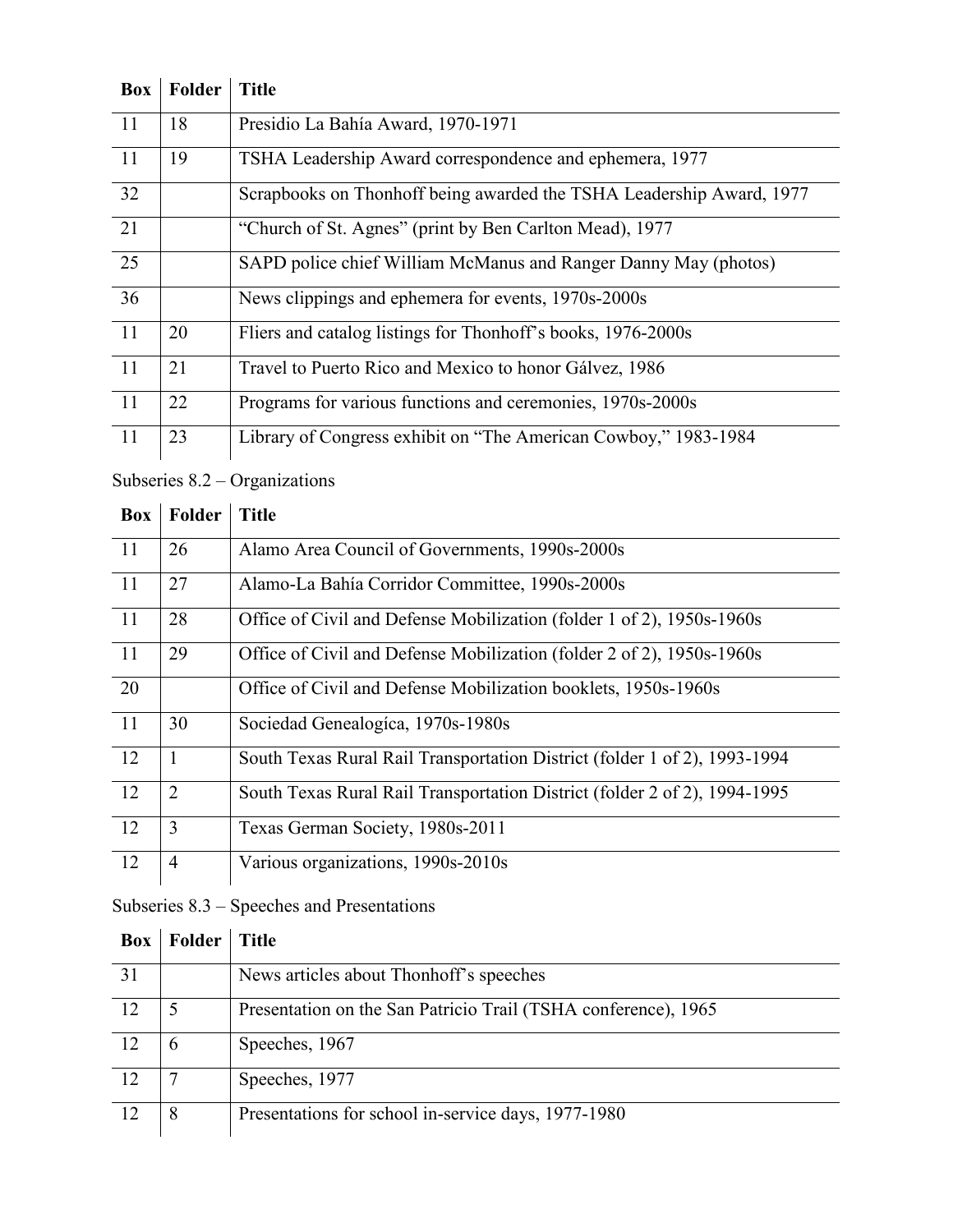| <b>Box</b> | Folder | <b>Title</b>                                                                  |
|------------|--------|-------------------------------------------------------------------------------|
| 12         | 9      | Speeches, 1978                                                                |
| 12         | 10     | Speeches, 1980                                                                |
| 12         | 11     | Speech to Pleasanton Chamber of Commerce, 1982                                |
| 12         | 12     | Speeches, 1983                                                                |
| 25         |        | Images of Thonhoff giving speech, March 5, 1983                               |
| 12         | 13     | Speech commemorating Gonzales Production Credit Association, 1983             |
| 12         | 14     | Speeches, 1984-1986                                                           |
| 12         | 15     | Speeches, 1987-1988                                                           |
| 12         | 16     | Speeches, 1990-1991                                                           |
| 12         | 17     | Speeches, 1992                                                                |
| 12         | 18     | "Our Spanish Legacy of Private Ranching in Texas," (TSHA conference),<br>1992 |
| 12         | 19     | Speeches, 1993                                                                |
| 12         | 20     | Speeches, 1995                                                                |
| 12         | 21     | Speeches, $1996$                                                              |
| 12         | 22     | Speeches, 1997                                                                |
| 12         | 23     | Speeches, 1998                                                                |
| 12         | 24     | Speeches, 1999                                                                |
| 12         | 25     | Speeches, 2000                                                                |
| 12         | 26     | Speeches, 2001                                                                |
| 12         | 27     | Speeches, 2002                                                                |
| 12         | 28     | Speeches, 2003                                                                |
| 12         | 29     | Speeches, 2004                                                                |
| 12         | 30     | Speeches, 2005-2006                                                           |
| 25         |        | Photo of Thonhoff by Camino Real THC marker, 2005                             |
| 12         | 31     | Speeches, 2009, 2011, 2014                                                    |
| 19         | 9      | Undated speeches and presentations, 1970s-2000s                               |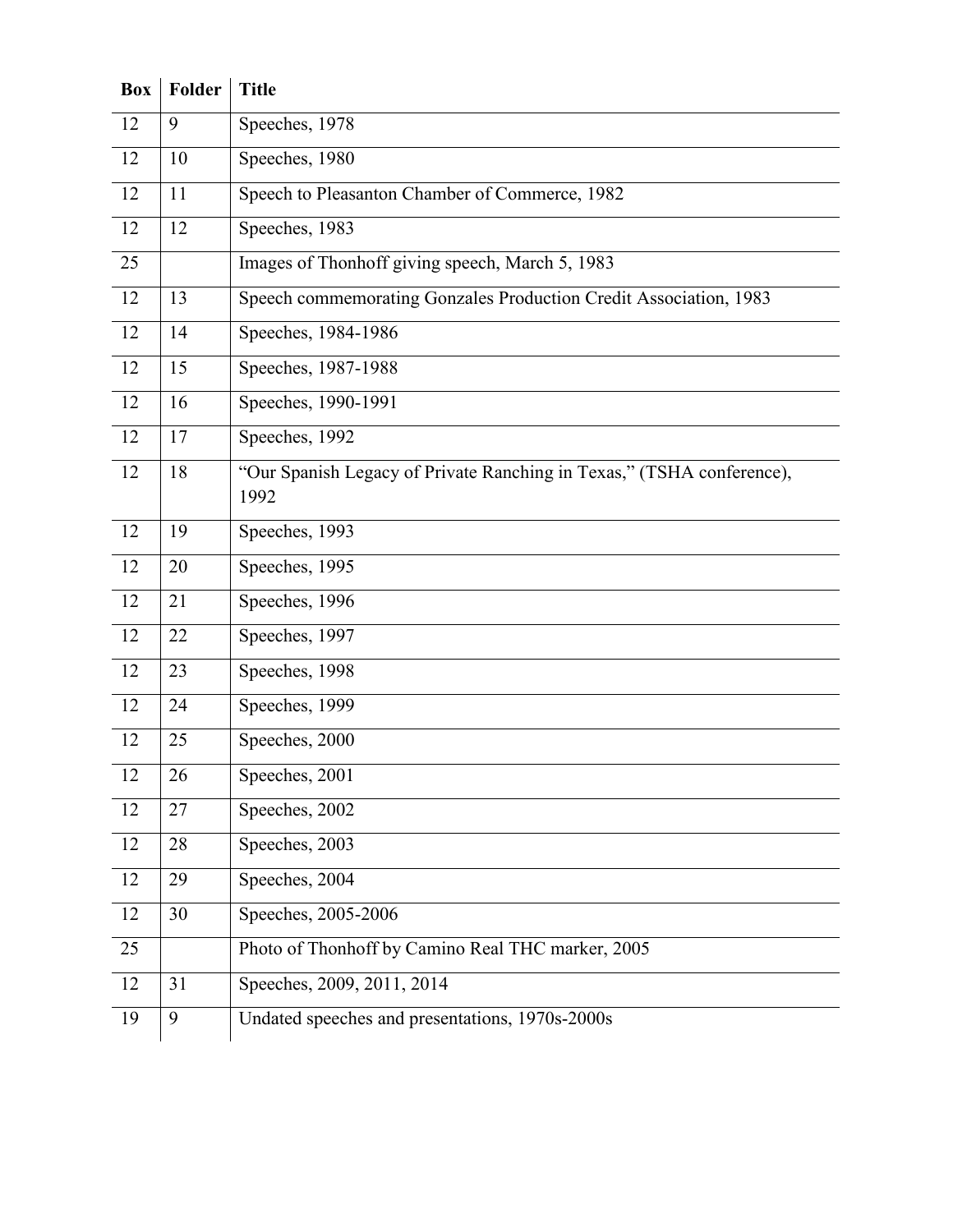|                 | <b>Box</b> Folder | <b>Title</b>                                                            |
|-----------------|-------------------|-------------------------------------------------------------------------|
| 12              | 32                | Correspondence, c. 1960, 1964-1965, 1967, 1969                          |
| 12              | 33                | Correspondence, 1970, 1972-1973                                         |
| 12              | 34                | Correspondence, 1984, 1986-1987                                         |
| 12              | 35                | Correspondence, 1994                                                    |
| 13              | $\mathbf{1}$      | Correspondence, 1995, 2013                                              |
| 13              | $\overline{2}$    | Conference programs and pamphlets, 1961-1962, 1965-1966, 1969           |
| 13              | $\overline{3}$    | Conference programs and pamphlets, 1973, 1979, 1987-1989                |
| 13              | $\overline{4}$    | Conference programs and pamphlets, 1994-1996                            |
| 21              |                   | Button for 100 <sup>th</sup> TSHA conference, 1996                      |
| 13              | 5                 | Conference programs and pamphlets, 1999-2000, 2014                      |
| 13              | 6                 | Fellows of TSHA, 1986, 1988-1990                                        |
| 13              | $\tau$            | Fellows of TSHA, 1990-1991                                              |
| 13              | 8                 | Fellows of TSHA, 1992, 1994, 1996, 1999                                 |
| 13              | 9                 | Material relating to Thonhoff's time as President of TSHA, 1994-1995    |
| $\overline{13}$ | 10                | Nominating Committee, 1994-1995                                         |
| 13              | 11                | Program Committee, 1972                                                 |
| 13              | 12                | Director's Report to the Executive Council, March, June, and Sept. 1994 |
| 13              | 13                | Director's Report to the Executive Council, March, June, and Sept. 1995 |
| 13              | 14                | Executive Council, 1995-1996                                            |
| 13              | 15                | Handbook of Texas (folder 1 of 2), 1984-1990, 1994, 2013, n.d.          |
| 13              | 16                | Handbook of Texas (folder 2 of 2), 2000, n.d.                           |
| 13              | 17                | Riding Line and other publications, 1988, 1994-1996, 2005-2006          |
| 13              | 18                | Other material, 1992-1996, n.d.                                         |

Subseries 8.4 – Texas State Historical Association (TSHA)

Subseries 8.5 – UT-Austin Graduate School Material

| <b>Box</b> | Folder   Title |                                                                        |
|------------|----------------|------------------------------------------------------------------------|
| 13         | 19             | Thonhoff CV's, information on UT-Austin's graduate program in history, |
|            |                | correspondence, 1963, 1969-1981                                        |
| 25         |                | Photo of Thonhoff, 1973                                                |
| 13         | 20             | HIS 389.3 seminar paper—"A History of Urban Forces," 1963-1964         |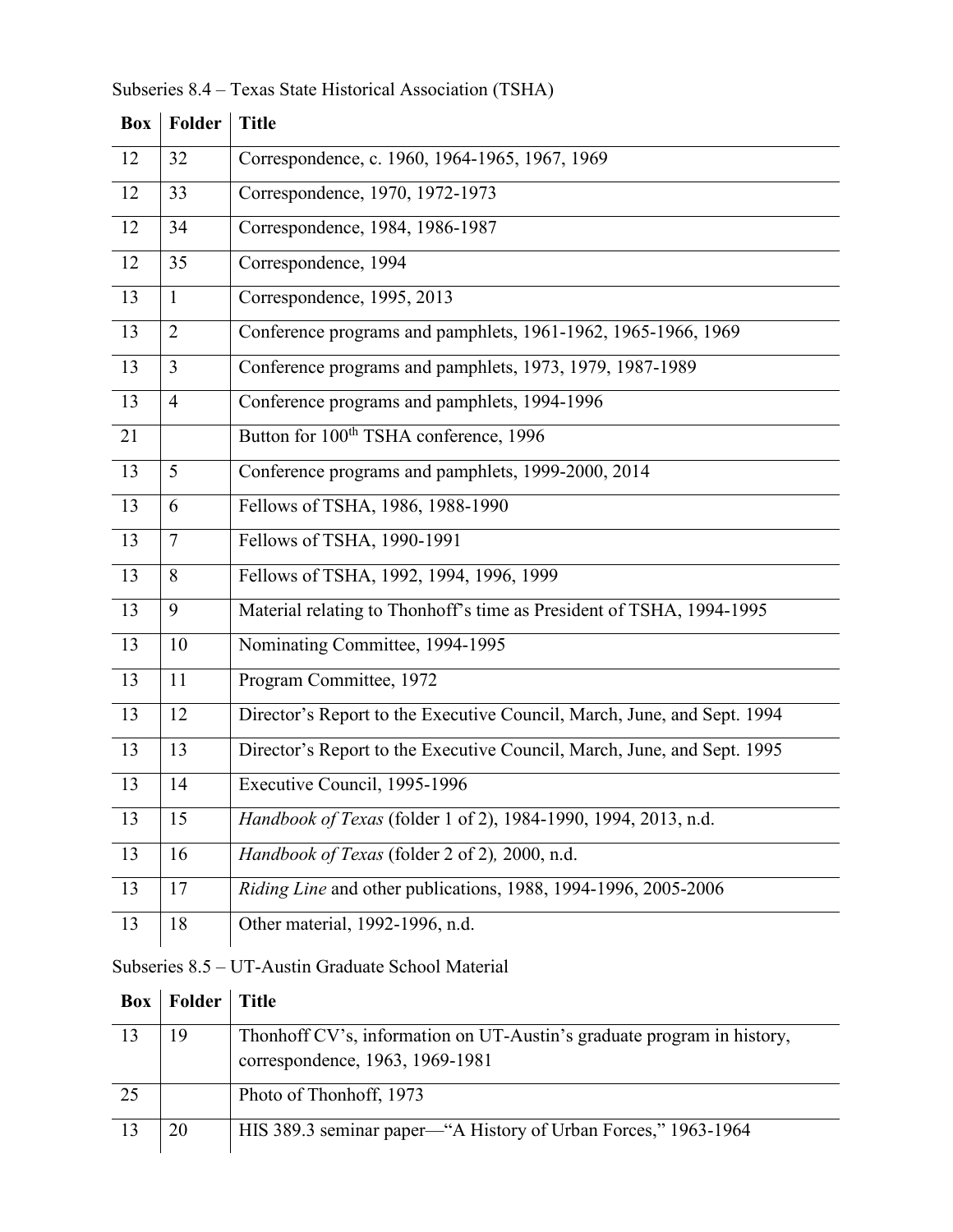| <b>Box</b> | Folder         | <b>Title</b>                                                                       |
|------------|----------------|------------------------------------------------------------------------------------|
| 14         | $\mathbf{1}$   | HIS 385L paper—"The San Patricio Road: A Frontier Trail," Jan. 1965                |
| 14         | $\overline{2}$ | HIS 389.2 paper—"Taylor's Trail," August 1965                                      |
| 14         | 3              | HIS 385K paper—"River Crossings of South Texas," Jan. 1966                         |
| 14         | $\overline{4}$ | ANT 397 paper—" A Study of Ancient Roads in Northern Mexico," Jan. 1968            |
| 14         | 5              | Reading lists on American history, 1960s                                           |
| 14         | 6              | ANT 397 paper—"El Fuerte de Santa Cruz del Cíbolo" (folder 1 of 2), August<br>1970 |
| 14         | $\overline{7}$ | ANT 397 paper—"El Fuerte de Santa Cruz del Cíbolo" (folder 2 of 2), August<br>1970 |
| 23         |                | Images of El Fuerte de Santa Cruz del Cíbolo, c. 1970                              |
| 14         | 8              | HIS 391L paper—"Trends in the History of Mexico: 1759-1910," May 1979              |

Subseries 8.6 – Master's Thesis and Dissertation Material

| <b>Box</b>      | <b>Folder</b>  | <b>Title</b>                         |
|-----------------|----------------|--------------------------------------|
| 14              | 9              | Correspondence, 1960-1963            |
| 14              | 10             | Note cards (folder 1 of 5), 1960s    |
| 14              | 11             | Notes (folder 1 of 7), 1960s         |
| 14              | 12             | Notes (folder 2 of 7), 1960s         |
| 14              | 13             | Notes (folder 3 of 7), 1960s         |
| 14              | 14             | Note cards (folder 2 of 5), 1960s    |
| 14              | 15             | Note cards (folder 3 of 5), 1960s    |
| 14              | 16             | Notes (folder 4 of 7), 1960s         |
| 14              | 17             | Note cards (folder 4 of 5), 1960s    |
| 14              | 18             | Notes (folder 5 of 7), 1960s         |
| 15              | $\mathbf{1}$   | Note cards (folder 5 of 5), 1960s    |
| $\overline{15}$ | $\overline{2}$ | Notes (folder 6 of 7), 1960s         |
| 15              | $\overline{3}$ | Notes (folder 7 of 7), 1960s         |
| 15              | $\overline{4}$ | Master's thesis guidelines, 1959     |
| 15              | 5              | Drafts of thesis, c. 1962-1963       |
| 15              | 6              | News clippings and maps, early 1960s |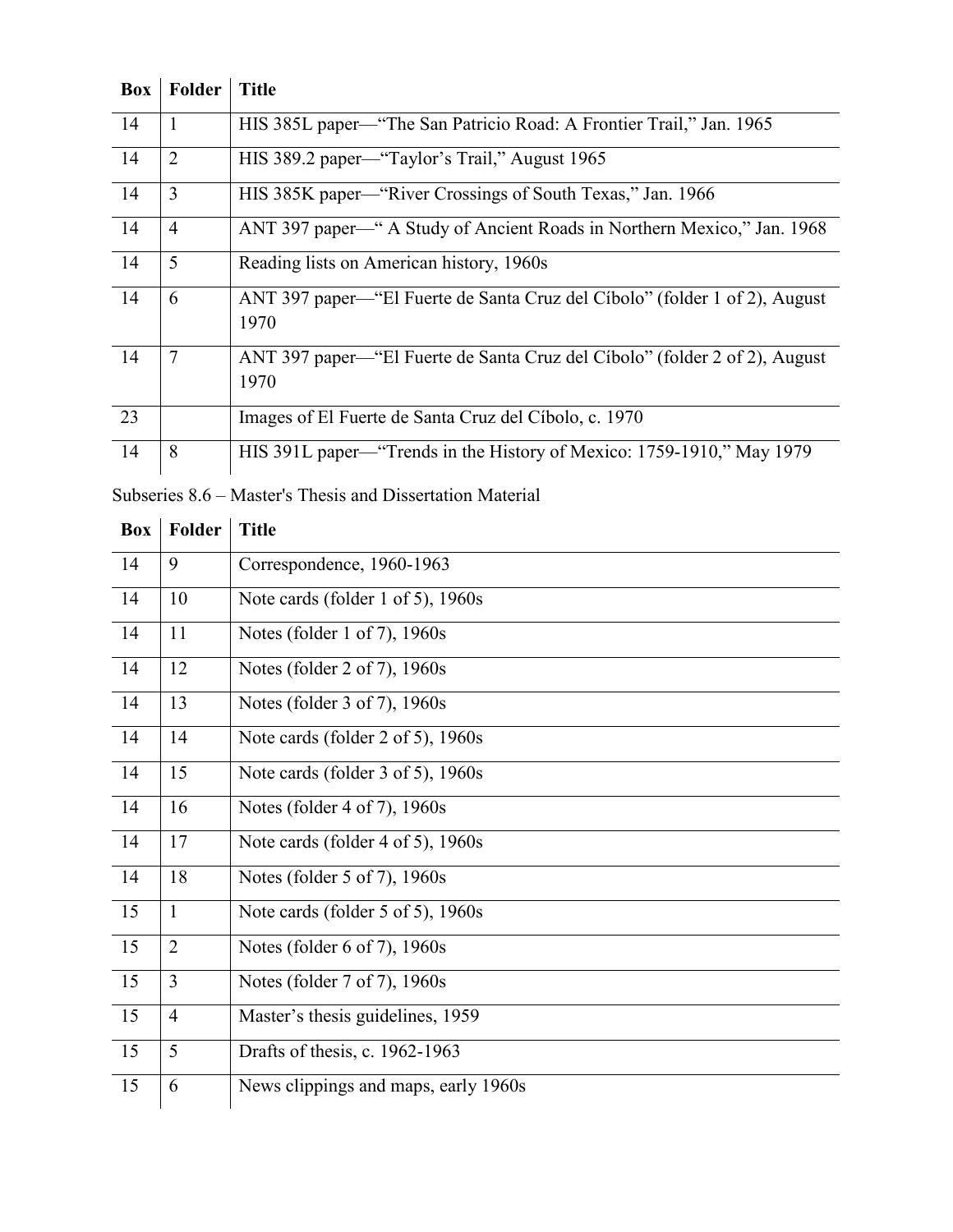| <b>Box</b> | Folder | Title                                                                                                                       |
|------------|--------|-----------------------------------------------------------------------------------------------------------------------------|
| 15         |        | HIS 311 paper—"The Katyn Massacre," Summer 1958                                                                             |
| 15         | 8      | HIS 314 paper—"The Ideas and Ideals of the Nineteenth Century Socialistic<br>Experiments in the United States," Summer 1958 |
| 15         | 9      | HIS 343—"A Survey of the Basic Historians of the Rio Grande Frontier,"<br>Summer 1958                                       |
| 15         | 10     | HIS 323—"Summaries of Selected Readings," Spring 1959                                                                       |

#### Subseries 9.7 – Southwest Texas State College Material

Subseries 8.8 – Articles and Radio Scripts

| Box | Folder | <b>Title</b>                                                                 |
|-----|--------|------------------------------------------------------------------------------|
| 15  | 11     | "Eine Eisenbahrfahrt in Texas (A Railroad Trip in Texas)," translated by     |
|     |        | Thonhoff and Margarethe Balser, 1979, 1981                                   |
| 15  | 12     | "How Texas Helped Win the American Revolution," 1979-1980, 1992              |
| 15  | 13     | "The Ranches in Spanish Texas," c. 1970s                                     |
| 15  | 14     | "The San Antonio & Aransas Pass Railroad," c. 1994                           |
| 15  | 15     | Correspondence on "San Antonio's Stage Lines: 1847-1881," 1969-1972          |
| 23  |        | Prints and negatives of broadsides and announcements about stage lines, n.d. |
| 15  | 16     | Galleys of "San Antonio's Stage Lines: 1847-1881," 1971                      |
| 15  | 17     | Drafts of "San Antonio's Stage Lines: 1847-1881" (folder 1 of 2), 1968       |
| 15  | 18     | Drafts of "San Antonio's Stage Lines: 1847-1881" (folder 2 of 2), 1968       |
| 15  | 19     | Notes for "San Antonio's Stage Lines: 1847-1881," 1968-1971                  |
| 15  | 21     | Radio scripts for Pleasanton Cowboy Homecoming "Brush Country"               |
|     |        | Roundup," 1978-1988                                                          |

### **Series 9: Papers of Thonhoff's colleagues**

This series contains correspondence, writings, images, and research material sent to Thonhoff by his associates. Much of the material concerns the role of Texas in the American Revolution, railroads, Camp Kenedy, and the Spanish colonial period in Texas and Mexico. Material is divided by the name of the colleague.

Maurice Ballard

|    | <b>Box</b>   Folder   Title |                                                            |
|----|-----------------------------|------------------------------------------------------------|
|    |                             | Research material and correspondence, 1940s, 1980s-2000s   |
| 16 |                             | Copied images of Camp Kenedy internees and personnel, n.d. |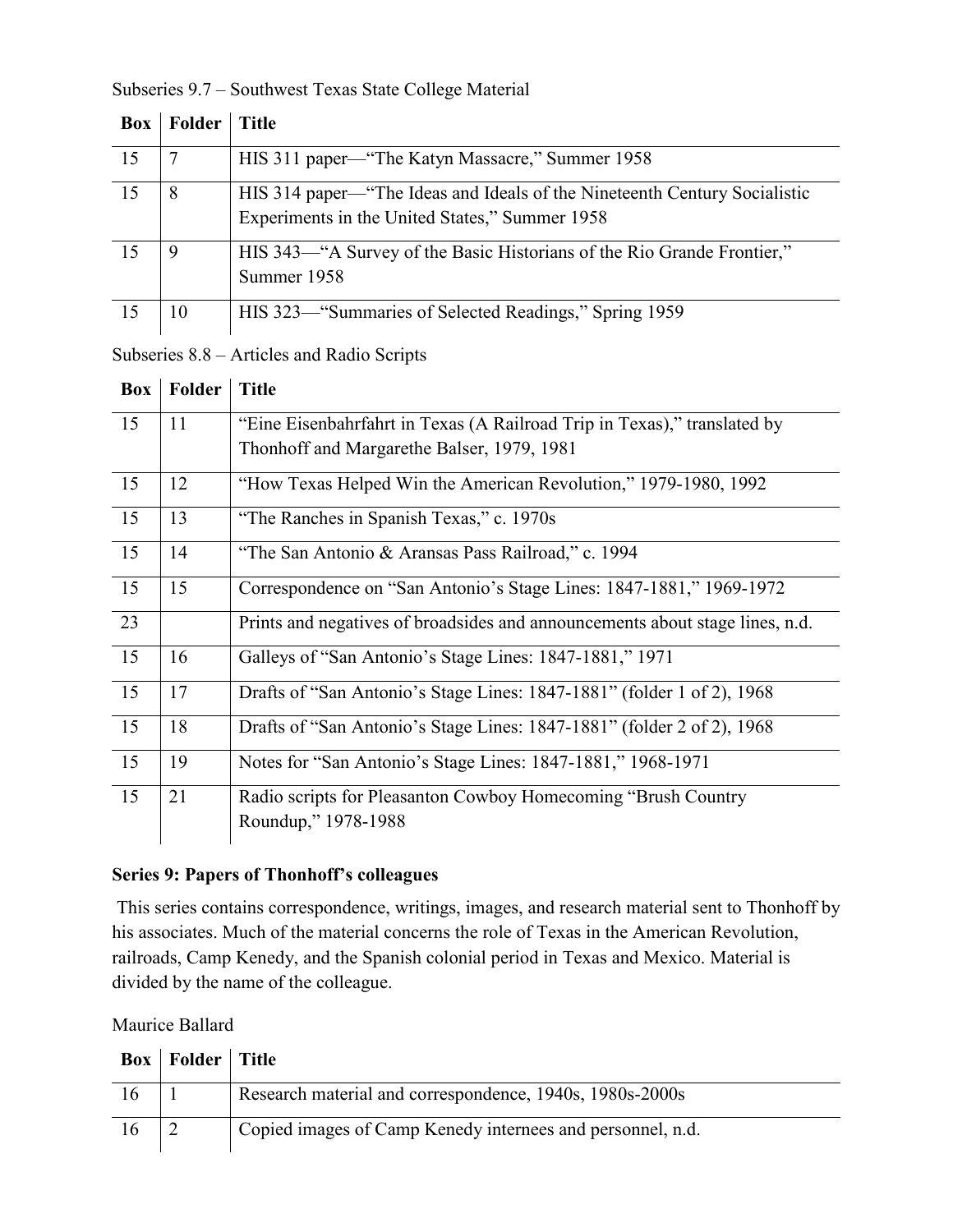|     | <b>Box</b>   Folder   Title |                                                  |
|-----|-----------------------------|--------------------------------------------------|
| 23, |                             | Images of Camp Kenedy internees and staff, 1940s |
| 25  |                             |                                                  |
| 33  |                             | Two (2) scrapbooks on Camp Kenedy, 1940s, 2000s  |

## Eric and Conchita Beerman

|    | <b>Box</b>   Folder   Title |                                                 |
|----|-----------------------------|-------------------------------------------------|
| 16 |                             | Research material and correspondence, 1976-2013 |
| 16 |                             | Articles and clippings, 1990s-2000s             |
| 31 |                             | Newspaper articles                              |

## D. Hoye Eargle

| <b>Box</b>   Folder   Title |                                                |
|-----------------------------|------------------------------------------------|
|                             | Correspondence and geology articles, 1959-1966 |

## Robin Ellis

| <b>Box</b> | <b>Folder</b> | <b>Title</b>                                             |
|------------|---------------|----------------------------------------------------------|
| 16         | 6             | Correspondence and articles, 2006                        |
| 16         | 7             | Correspondence and articles (folder 1 of 2), 2007        |
| 16         | 8             | Correspondence and articles (folder 2 of 2), 2007        |
| <b>16</b>  | 9             | Correspondence and articles, c. 2009, 2010-2012          |
| 16         | 10            | Correspondence and articles, 2012                        |
| 16         | 11            | Other articles sent by Ellis (folder 1 of 2), 2007, n.d. |
| 16         | 12            | Other articles sent by Ellis (folder 2 of 2), 2007, n.d. |
| 16         | 13            | Material on Arizona and Father Kino, n.d.                |

## Ron Higginbotham

| Box | Folder | <b>Title</b>                                                                |
|-----|--------|-----------------------------------------------------------------------------|
| 16  | 14     | Images and article concerning the San Antonio & Aransas Pass Railroad, 1994 |
| 16  | 15     | Notes and research on trains (folder 1 of 2), 1990s, n.d.                   |
| 16  | 16     | Notes and research on trains (folder 2 of 2), 1980s-1990s, n.d.             |
| 22  |        | Photos of the San Antonio & Aransas Pass Railroad (on CD), 1994             |
| 29  |        | Two (2) photo albums of the San Antonio & Aransas Pass Railroad, 1994       |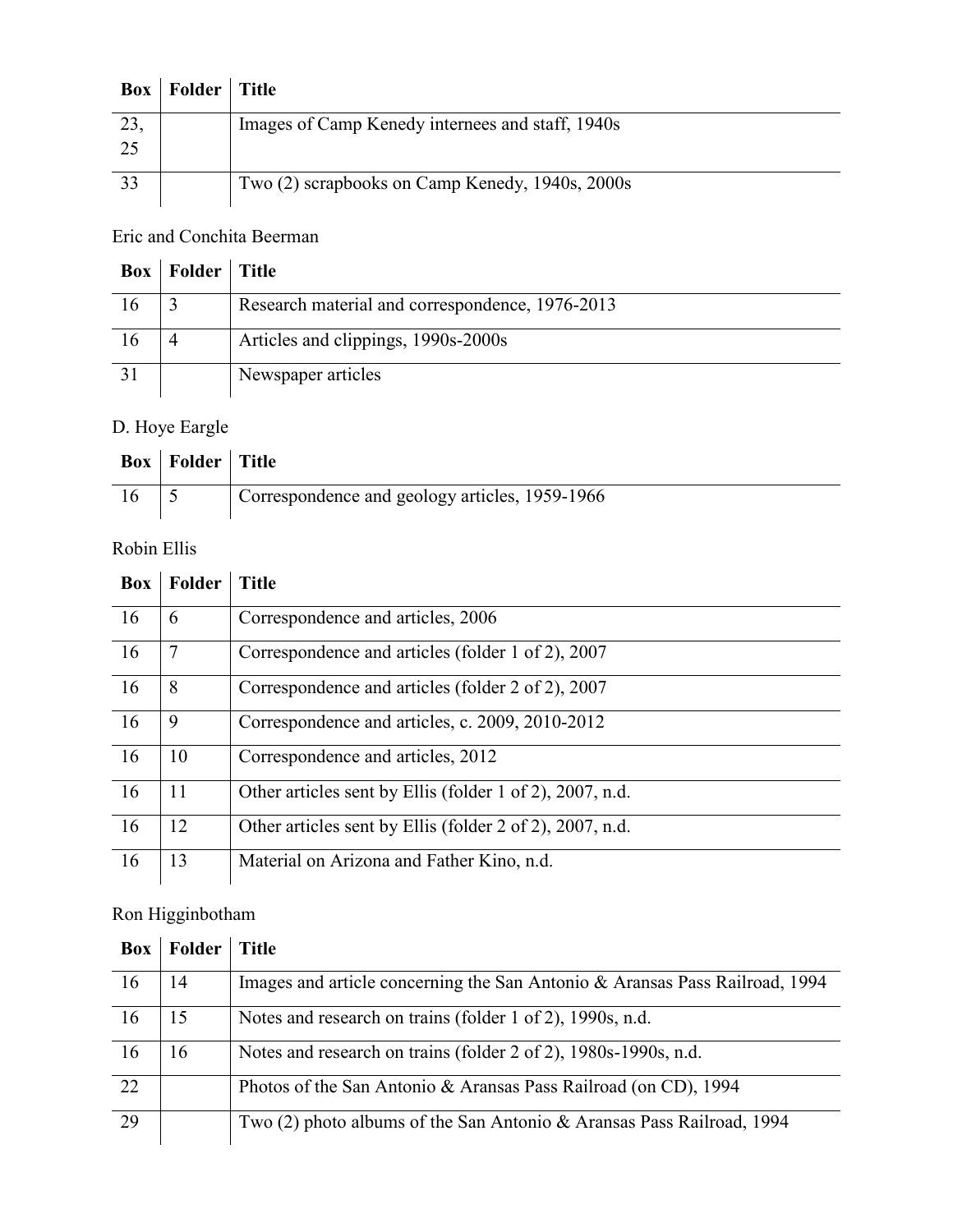Granville W. Hough

|                 | <b>Box</b>   Folder | <b>Title</b>                                                                                                          |
|-----------------|---------------------|-----------------------------------------------------------------------------------------------------------------------|
| 16              | 17                  | Biographical information on Hough, 2010, n.d.                                                                         |
| 16              | 18                  | Excerpts from books on Spanish Texas history, 1930s-2000s                                                             |
| 17              | $\mathbf{1}$        | The Bexar Archives: A Name Guide (photocopies), 1989                                                                  |
| 17              | $\overline{2}$      | Material on the 1784 and 1787 censuses of El Paso, 1951, 1998, n.d.                                                   |
| 17              | $\overline{3}$      | A Guide to the 1788 and 1790 Censuses of El Paso del Norte, 1999                                                      |
| 17              | $\overline{4}$      | Documentary Relations of the Southwest (DRSW) material on <i>provincias</i><br>internas, 2001                         |
| 17              | 5                   | DRSW material on frontier presidios, 2000-2001                                                                        |
| 17              | 6                   | Tamaulipas baptismal records for the 1770s-1780s                                                                      |
| 17              | $\overline{7}$      | Tamaulipas marriage records for the 1770s-1780s                                                                       |
| 17              | 8                   | Tamaulipas death records for the 1760s-1780s                                                                          |
| $\overline{17}$ | 9                   | Philippines/Rosters for Nuevo Leon and Nuevo Santander, 1960s-2000s, n.d.                                             |
| 17              | 10                  | Report and census document on Nuevo Santander in 1757 by José de<br>Escandón and related material, 2000s              |
| 18              | $\mathbf{1}$        | Photocopy of Residents of Texas to 1836 (part 1 of 3), 1984                                                           |
| 18              | $\overline{2}$      | Photocopy of Residents of Texas to 1836 (part 2 of 3), 1984                                                           |
| 18              | 3                   | Photocopy of Residents of Texas to 1836 (part 3 of 3), 1984                                                           |
| 18              | $\overline{4}$      | Excerpts from works on Catholicism in Texas and Tejano origins, 1970s-1990s                                           |
| 18              | 5                   | Excerpts from works on Spanish Texas and Apache Indians, 1930s, 1960s-<br>1970s, 2000s                                |
| 18              | 6                   | Excerpts from works on Spanish Texas and Louisiana, 1930s, 1970s-1990s                                                |
| 18              | $\overline{7}$      | Excerpts from works on Texas missions and Catholic heritage, 1950s-1970s                                              |
| 18              | 8                   | Excerpts from works on Spanish Texas, 1950s-1970s                                                                     |
| 18              | 9                   | Articles on various historical topics, 1920s-1980s                                                                    |
| 18              | 10                  | Excerpts from books on Spanish ranching, Spain and the American<br>Revolution, and Gonzales County (Tx.), 1980s-1990s |
| 18              | 11                  | Genealogical research on La Bahía del Espiritu Santo in 1790, 2003                                                    |
| $18\,$          | 12                  | Spain's Texas Patriots in its 1779-1783 War with England (final draft with<br>notes and correspondence), 1990s-2001   |
| 18              | 13                  | Correspondence and writings between Hough and Thonhoff, 2002, 2007                                                    |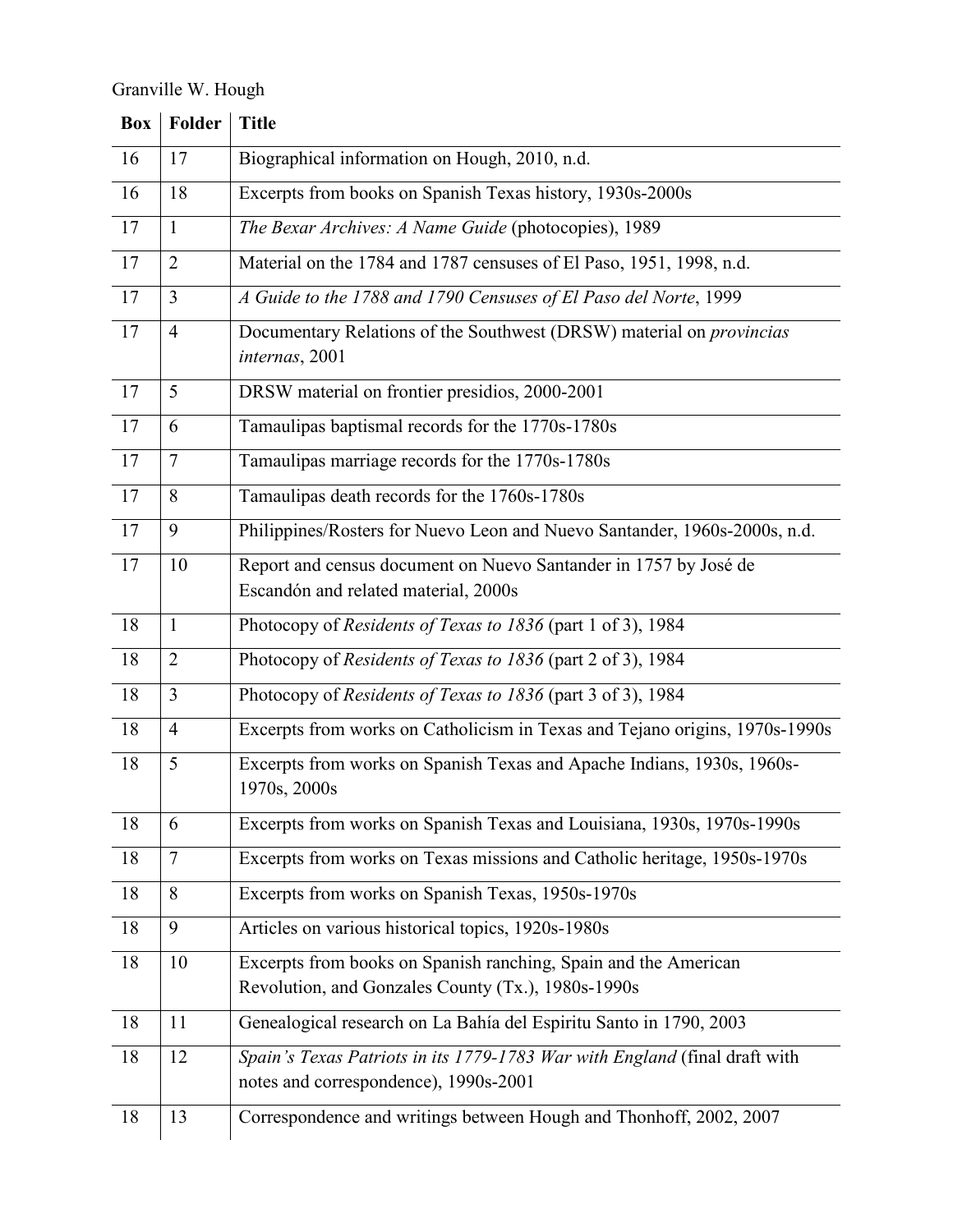## John Ogden Leal

|    | <b>Box</b>   Folder   Title |                                                             |
|----|-----------------------------|-------------------------------------------------------------|
| 19 |                             | Correspondence and transcripts, 1991-1998                   |
| 19 |                             | Clippings on Texas history (photocopies), 1880s, 1900-1930s |
| 19 |                             | Translations of colonial records on San Antonio, 1991-1992  |

## Jose Ignacio Vasconcelos

| Box | Folder         | Title                                                                                                               |
|-----|----------------|---------------------------------------------------------------------------------------------------------------------|
| 19  | $\overline{4}$ | Correspondence and drafts of translated essay, 1998-2000, 2006                                                      |
| 19  | 5              | Notes and research material, 1981, 1986, 2000s-2010s                                                                |
| 19  | 6              | Spanish-language drafts of Thonhoff's "The Vital Contribution of Spain in<br>Winning the American Revolution," 1999 |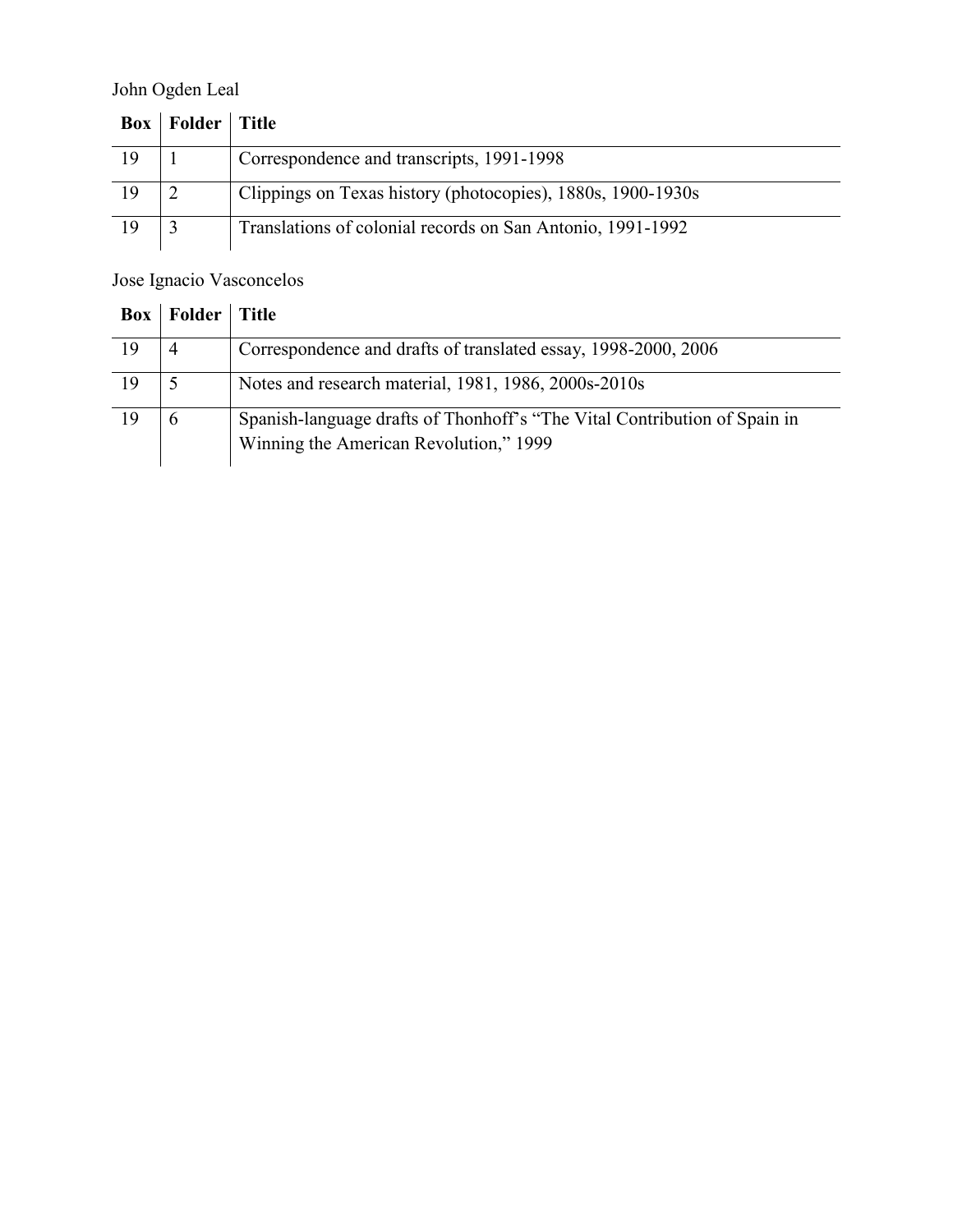## Separation Sheet

### Published Works:

Note: all published works are cataloged and available in Special Collections.

Series 1

### **Books**

The Texas 7: A True Story of Murder and a Daring Escape. Gary C. King. 2001.

Letters from Columbia, Texas December 27, 1836 Addressed to Blas Herrera. Translated by Richard G. Santos, Archivist of Bexar County. 1967. (10 Copies)

Remnants of the Republic: Experiencing Texas Through Its History. Judy Barrett Spurgin. 1986.

Guide to Texas Laws for County Officials. Texas Department of Housing and Community Affairs. 1994.

Ginner's Red Book Southwest Edition. Texas Cotton Ginners' Association. 1973.

Karnes County Centennial: Karnes County Texas, May 5-9, 1954. Official Centennial Program. 1954.

Moscow Mill and Its People: A Weaver's Tale Spanning a Century… H. Neville Davies. Undated.

Series 2

## **Books**

The Quarterly of the Texas State Historical Association. Vol. XI, No. 3. January 1908.

Forgotten Battlefield of the First Texas Revolution: The Battle of Medina, August 18, 1813. Ted Schwarz, Edited by Robert H. Thonhoff. 1985. (Signed First Edition)

Series 4

## **Books**

Pocket Guide to The New Post, Fort Sam Houston, Texas. Historic Neighborhood Awareness Program. 1995. (2 Copies)

Dodd Field: Target Range, Airfield, Remount Station, and More. Historic Neighborhood Awareness Program, Fort Sam Houston Museum. 1993.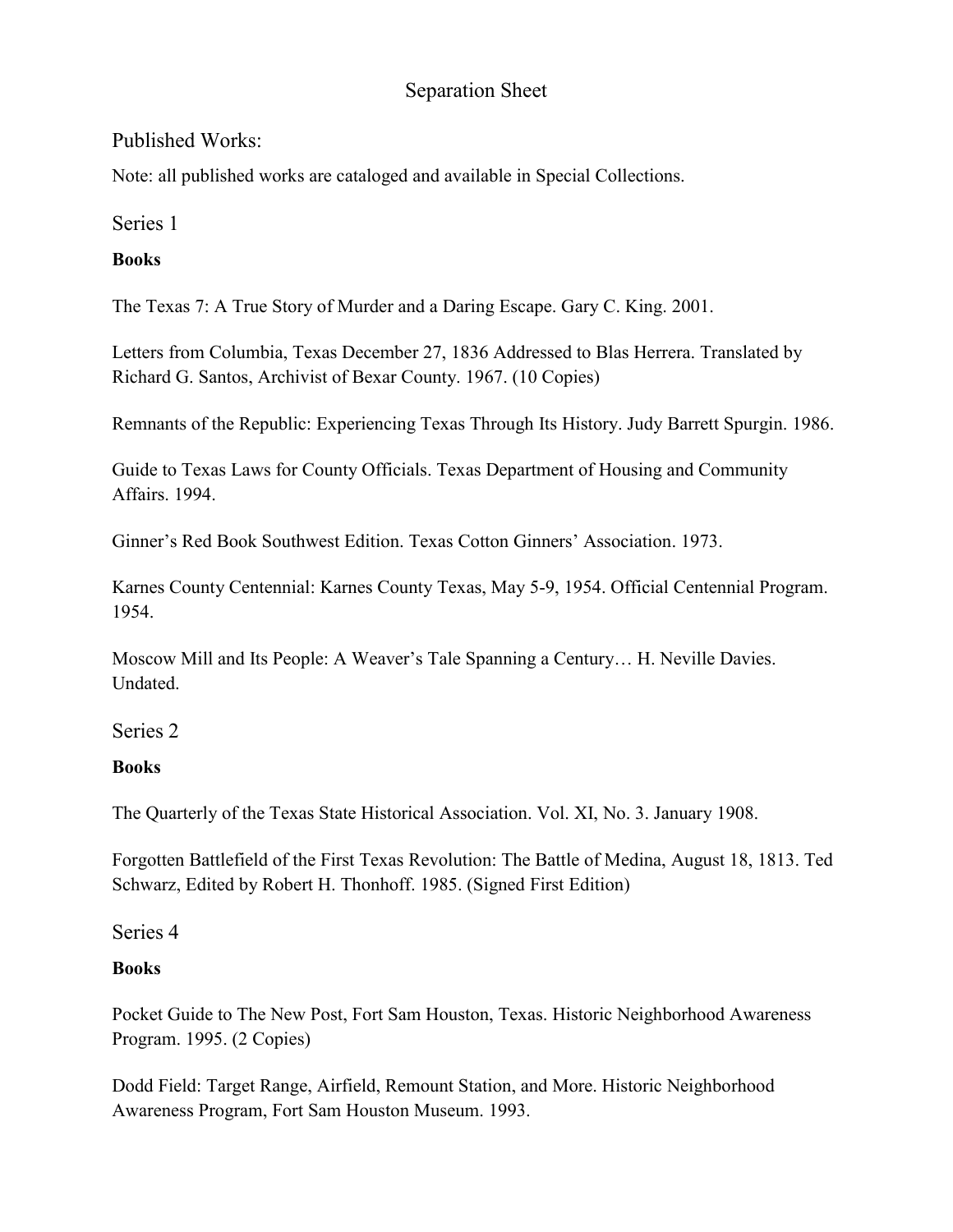Fort Sam Houston Troop List: Volume 2, World War I, 1916-1919. Fort Sam Houston Museum. 1994.

Camp Bullis: Admirably Suited to All Purposes of Military Training: A History of the Leon Springs Military Reservation, 1890-1990. Fort Sam Houston Museum. Undated.

The Zimmerman Telegram. Barbara W. Tuchman. 1994.

The Japanese Texans. Thomas K. Walls. 1996.

Camp Kenedy, Texas: World War I: Training Camp; Depression Era: CCC Camp; World War II: Alien Detention Camp, German POW Camp, Japanese POW Camp. Robert H. Thonhoff. 2003. (Signed First Edition)

Germany Surrenders Unconditionally: Facsimiles of the Documents. The National Archives. 1945.

Series 5

#### **Books**

Spain and the American Revolution. Cobblestone Discover American History Series. 2000.

The Texas Connection with the American Revolution. Robert H. Thonhoff. 1981. Hardback. (Signed First Edition)

The Texas Connection with the American Revolution. Robert H. Thonhoff. 2000. Paperback.

Spain's Contribution to the Independence of the United States. Enrique Fernandez y Fernandez, Embassy of Spain. 1985.

El Camino Real de los Tejas: National Historic Trail Feasibility Study and Environmental Assessment. National Park Service. 1998.

El Camino Real de los Tejas: Preliminary Interagency Review Draft National Historic Trail Feasibility Study and Environmental Assessment. 1998. (2 Copies)

El Camino Real de los Tejas National Historic Trail: Draft Comprehensive Management Plan/Environmental Assessment. National Park Service. 2010.

The Spanish in East Texas: 1542-1838. Francis Edward Abernethy & Carolyn Fiedler Satterwhite. 1998.

The San Antonio Missions National Historical Park: A Commitment to Research. Gilberto R. Cruz. 1983.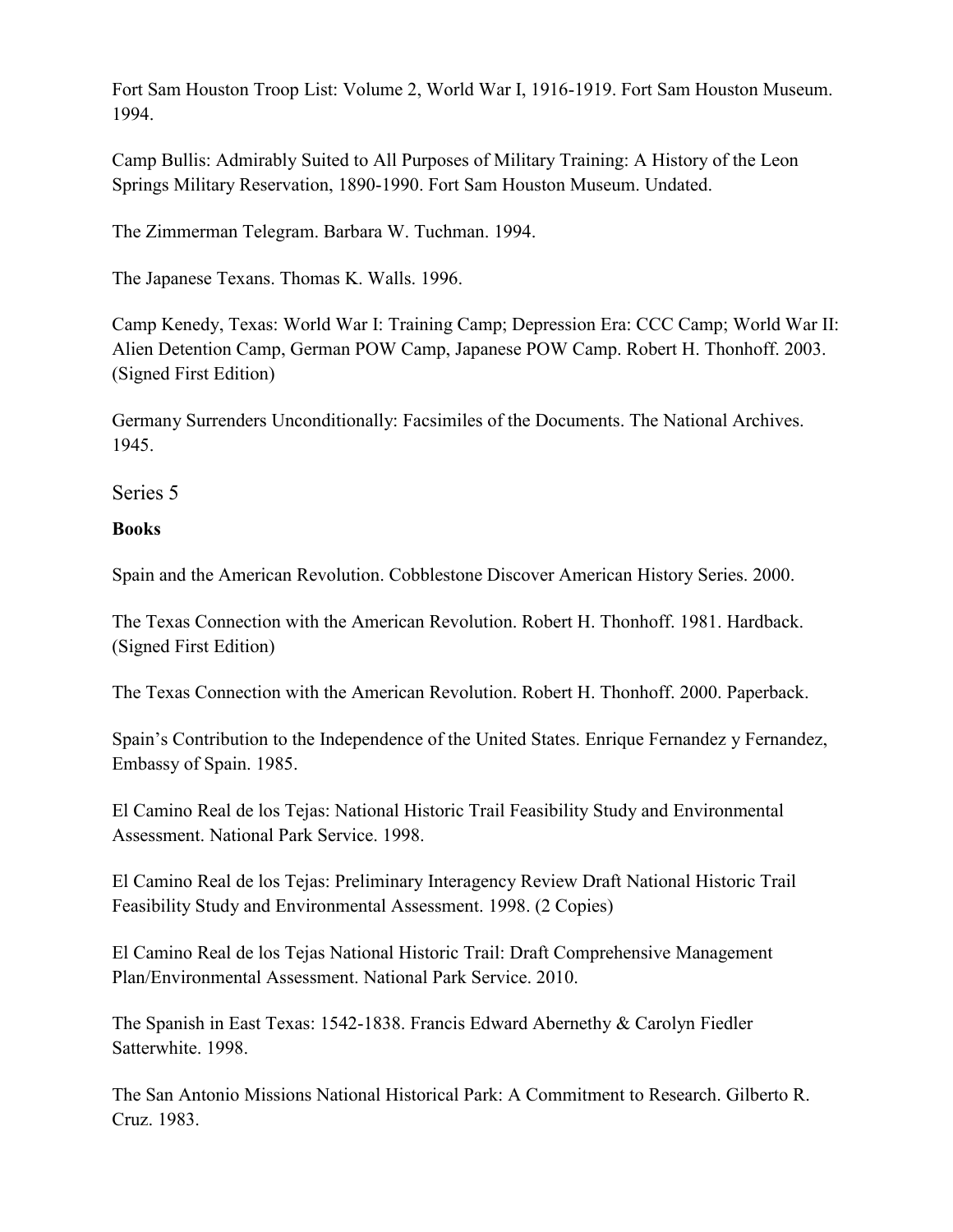Ancestors and Descendants of Jose Segundo De Los Santos Coy. Robert Garcia, Jr. and Yolanda Kirkpatrick. 2006. (signed copy)

Series 7

## **Books**

Jose Cisneros at Paisano, an Exhibit: Riders of the Spanish Borderlands. Humanities Research Center, University of Texas at Austin. 1969.

A Pocket Guide to Historic Fort Sam Houston. Fort Sam Houston Museum. 2004.

Historic and Memorial Buildings of the Daughters of the American Revolution. Compiled by Mollie Somerville, The National Society, Daughters of the American Revolution. 1979.

A Tejano Son of Texas: In the Beginning. Jose Policarpio "Polly" Rodriguez & Rudi R. Rodriguez. 2002.

Series 8

## **Books**

The Texas Connection with the American Revolution. Robert H. Thonhoff. 1981. (Signed First Edition).

El Fuerte Del Cibolo: Sentinel of the Bexar-La Bahia Ranches. Robert H. Thonhoff. 1992. (Signed First Edition).

Forgotten Battlefield of the Texas Revolution: The Battle of Medina, August 18, 1813. Ted Schwarz, Edited by Robert H. Thonhoff. 1985. (Signed First Edition).

San Antonio Stage Lines: 1847-1881. Robert H. Thonhoff, Monograph No. 29. 1971. (Signed)

Drama & Conflict: The Texas Saga of 1776. Robert S. Weddle & Robert H. Thonhoff. 1976. (Signed First Edition).

Camp Kenedy, Texas: World War I: Training Camp; Depression Era: CCC Camp; World War II: Alien Detention Camp, German POW Camp, Japanese POW Camp. Robert H. Thonhoff. 2003. (Signed First Edition)

A Quadrilogy of Essays: The Vital Contribution of Spain in the Winning of the American Revolution; The Vital Contribution of Texas in the Winning of the American Revolution. Robert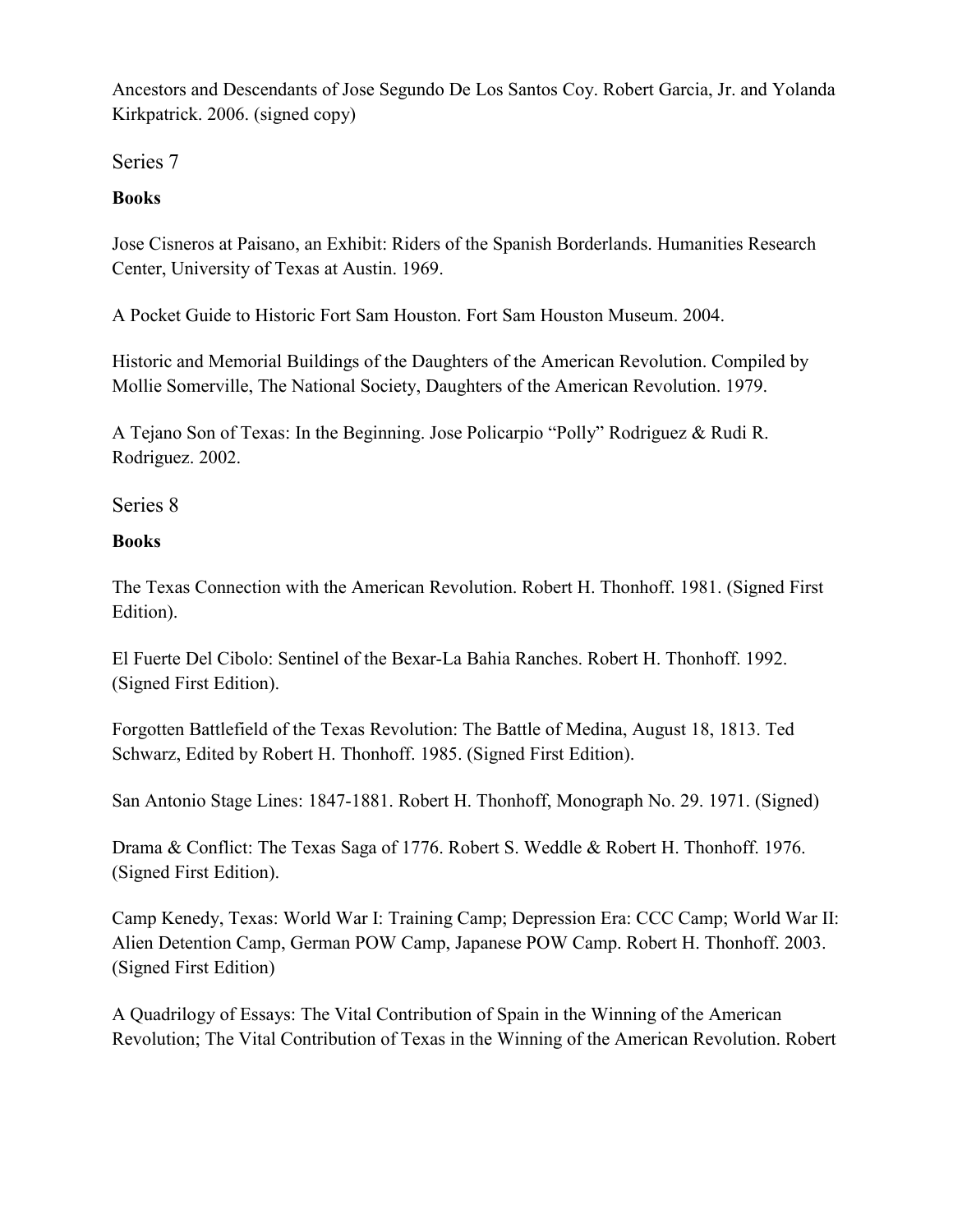H. Thonhoff with Spanish translations by Jose Ignacio Vasconcelos and Oliva Fernandez-Lana Alvarez. 2006. (Signed Numbered Copy, #88/100).

The First Ranch in Texas. Robert H. Thonhoff, from West Texas Historical Association Yearbook (Vol XL, October 1964). 1965. (2 Copies, 1 Signed)

Taylor's Trail in Texas. Robert H. Thonhoff, from Southwestern Historical Quarterly (Vol. LXX, July 1966). 1966. (Signed)

Texas and the American Revolution. Robert H. Thonhoff, from Southwestern Historical Quarterly (Vol. XCVIII No. 4, April 1995). 1996. (Signed)

"Buffalo for the King:" A True Documented Story of Spanish Colonial Texas during the Period of the American Revolution. 2006. Robert H. Thonhoff as Professor Katzenjammer. (Signed)

Bicentennial of the Battle of Medina: August 18, 1813-August 18, 2013. Robert H. Thonhoff. 2012.

How the Alamo Helped Win the American Revolution. Speech by Robert H. Thonhoff in Front of THE ALAMO Fourth of July 2009. (Signed)

The Southwestern Historical Quarterly, Vol LXX, No. 1, July 1966. (Signed by Thonhoff)

The Journal of South Texas. South Texas Historical Association, Vol. 18, No. 1. Spring 2005. (Signed by Thonhoff)

East Texas Historical Journal. East Texas Historical Association. Vol. XIX, No. 1. 1981. (Signed by Thonhoff)

Hugh Roy Cullen: Wildcatter-Philanthropist-Patriot. A. Frank Smith Jr. 1991. (3 Copies)

Panna Maria Sesquicentennial: 1854-2004. December 11th Anniversary Program. 2004.

Ancestral Voices of the Past: Curbelo. Rueben M. Perez, Edited by Robert H. Thonhoff. 2008.

Teotihuacan: The City of the Gods. Ediciones Orto, SA. 1981.

Fort Concho Report: 50th Anniversary. Fort Concho Preservation and Museum. 1978.

South Texas Studies. Conference on South Texas Studies, Victoria College. 1993. (Signed by Thonhoff)

Fort Worth & Tarrant County: A Historical Guide. Ruby Schmidt & Tarrant County Historical Society. 1984. (Signed by Schmidt)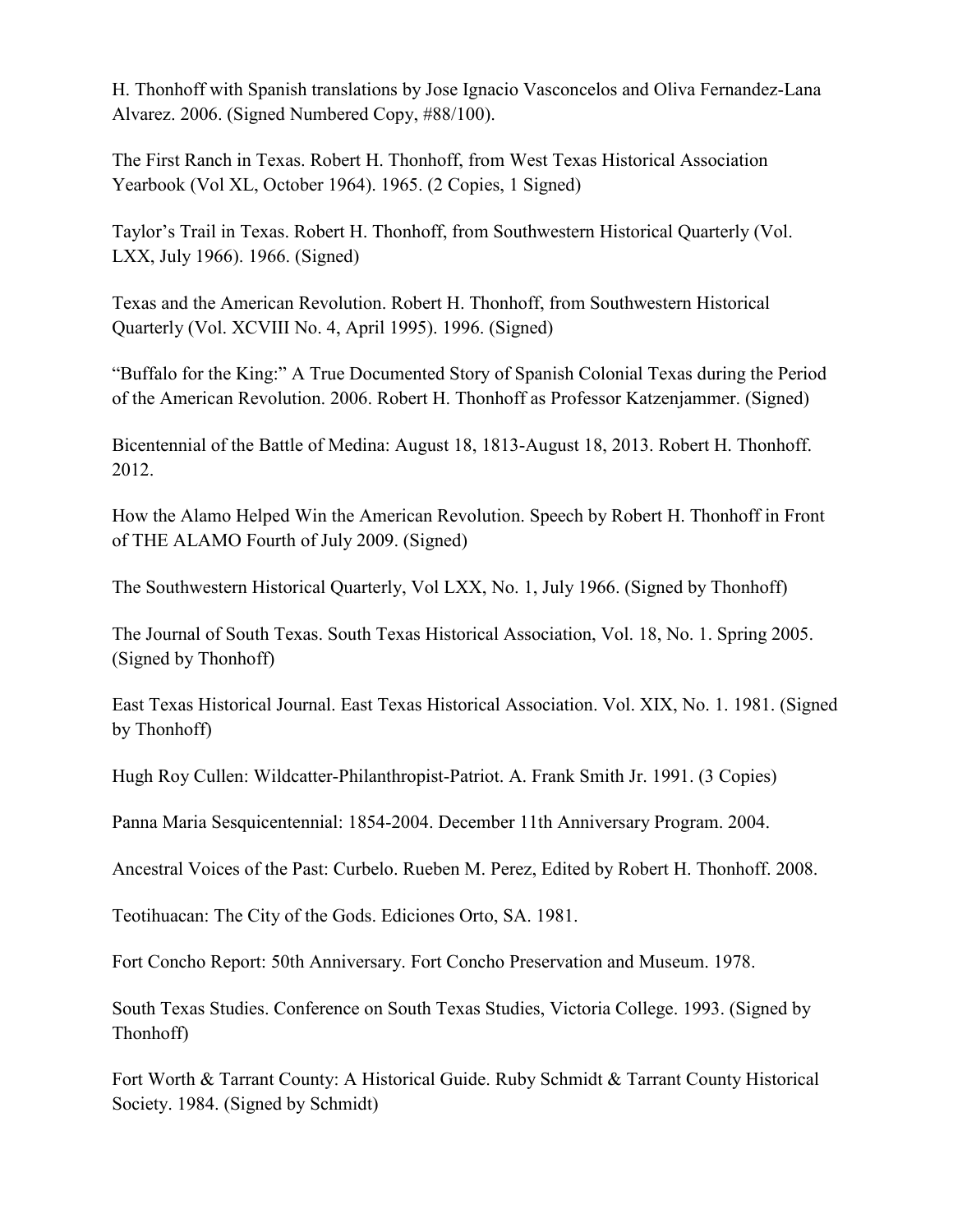Karnes County: The First 150 Years. Karnes County Sesquicentennial Association and the Countrywide. 2004.

Transformations on the Mission Frontier: Texas & Northern Mexico. Selected Papers of the 1997 Symposium, Edited by Grace Keyes. 1998.

Tejano Patriots of the American Revolution: 1776-1783. Jesse O. Villarreal, Sr., Edited by Robert H. Thonhoff. 2011. (Signed)

Whistletop, Texas Western Heritage Village: An Historic Re-Creation of a Frontier Railroad Town, Farmstead, and Ranch. Don Kirk. 1994. (Numbered Copy #11)

Atascosa County History. Atascosa History Committee. 1984.

New Geography of Texas. Francis E. Potts & John W. Lewis. 1964.

100th Anniversary Gruenau Turn & Schuetzen Verein: Organized May 1, 1898. Hilmer E. Koopmann. 1998. (signed)

The Story of William Louis and Emma Solcher Richter and Richter's Bakery. Rudolph William Richter. 1980.

Texas Travel Handbook. Texas Highway Department. Undated.

Zachary Taylor in Corpus Christi. Murphy Givens. 2006. (signed copy)

Soil Survey of Atascosa County. United States Department of Agriculture Soil Conservation Service in Cooperation with Texas Agricultural Experiment Station. 1980.

#### **Memoirs**

Antonio Menchaca and Paso de la Conquista. Yanaguana Society Publications, San Antonio, Texas. 2006.

#### **Theses**

A History of Karnes County. Robert H. Thonhoff, Presented to the Graduate Council of Southwest Texas State College in Partial Fulfillment of the Requirements for the Degree of Master of Arts. 1963.

#### **Archaeological Reports**

A Lipan Apache Mission: San Lorenzo de la Santa Cruz: 1762-1771. Tunnell & Newcomb, Texas Memorial Museum & the University of Texas at Austin. 1969.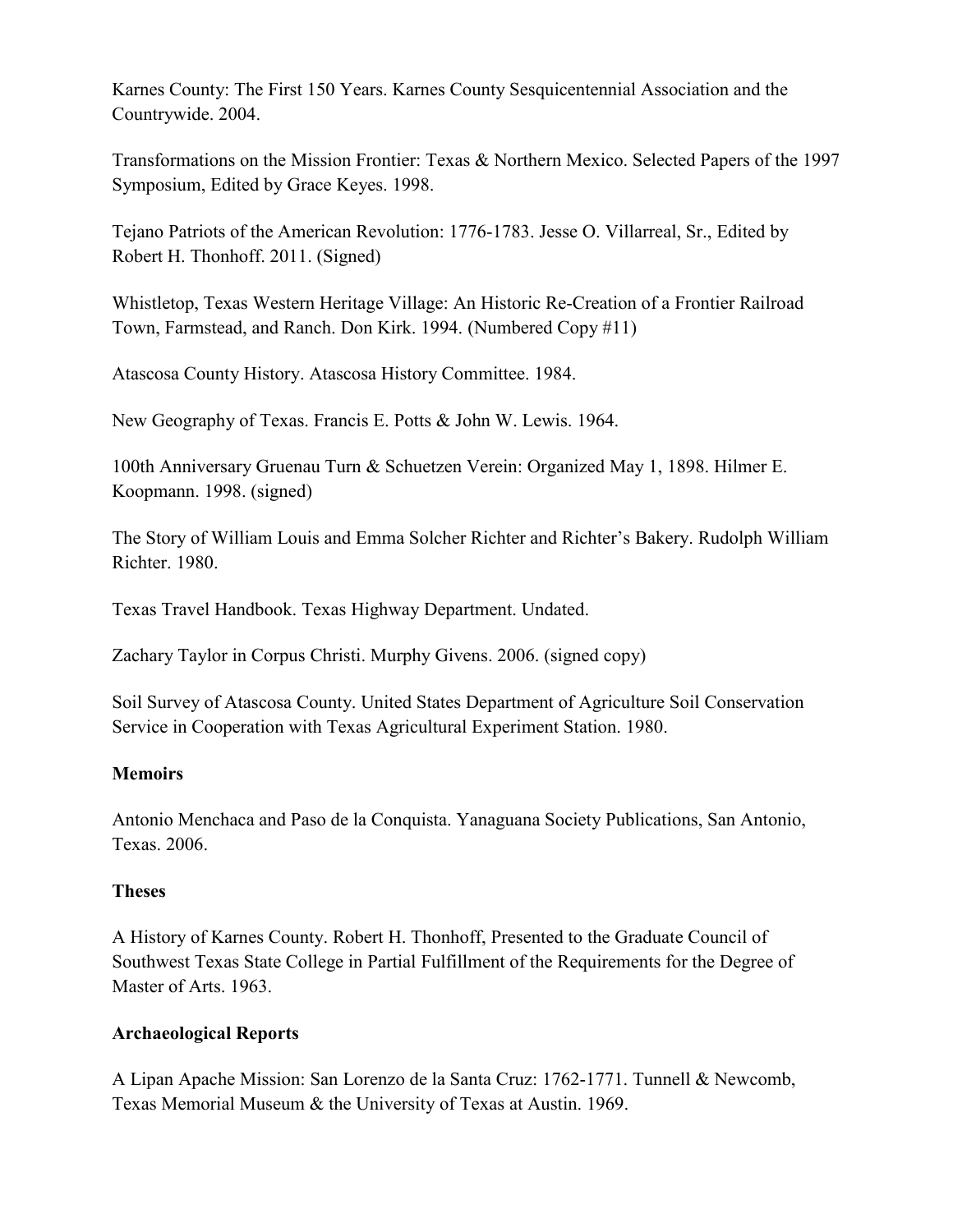Archeological Assessment: Padre Island National Seashore. Scurlock, Lynn, & Ray, Office of the State Archeologist & Texas Historical Commission. 1974.

Bulletin of the Texas Archeological Society. Vol. 46. 1975.

Major and Historical Springs of Texas. Texas Water Development Board, Report 189. 1975.

Some Aspects of Late Prehistoric and Protohistoric Archaeology in Southern Texas. Hester & Hill, Center for Archaeological Research-University of Texas at San Antonio. 1975.

Archaeological and Historical Resources in the San Antonio-Guadalupe River Basins: A Preliminary Statement. Hester, Center for Archaeological Research-University of Texas at San Antonio. 1975.

An Assessment of Archaeological Resources in Portions of Starr County, Texas. Nunley & Hester, Center for Archaeological Research-University of Texas at San Antonio. 1975.

Historic Architecture of Texas: The Falcon Reservoir. Eugene George, Texas Historical Commission & Texas Historical Foundation. 1975. (2 Copies)

An Archaeological Survey of Coleto Creek, Victoria and Goliad Counties, Texas. Fox & Hester. Center for Archaeological Research-University of Texas at San Antonio. 1976.

Archaeological Investigations at Sites in the Upper Cibolo Creek Watershed, Central Texas. Kelly & Hester, Center for Archaeological Research-University of Texas at San Antonio. 1976.

An Initial Archaeological Assessment of Areas Proposed for Modification at Fort McIntosh, Webb County, Texas. Ivey, Medlin, & Eaton, Center for Archaeological Research-University of Texas at San Antonio. 1977.

An Archaeological Assessment of The Dolores Alderete House Property, San Antonio, Texas. Fox, Valdez, & Bobbitt. Center for Archaeological Research-University of Texas at San Antonio. 1978.

Archaeological and Historical Investigations in the Arciniega Street Area, Downtown San Antonio, Texas. Katz, Fox, & McDowell, Center for Archaeological Research-University of Texas at San Antonio. 1978.

Archaeological Survey and Assessment of Properties for the Conquista Project in Live Oak and Karnes Counties, Texas. Smith, Center for Archaeological Research-University of Texas at San Antonio. 1978.

Phase II Archaeological Investigations along the Proposed Route of the Del Norte Pipeline. Kelly & Hester, Center for Archaeological Research-University of Texas at San Antonio. 1979.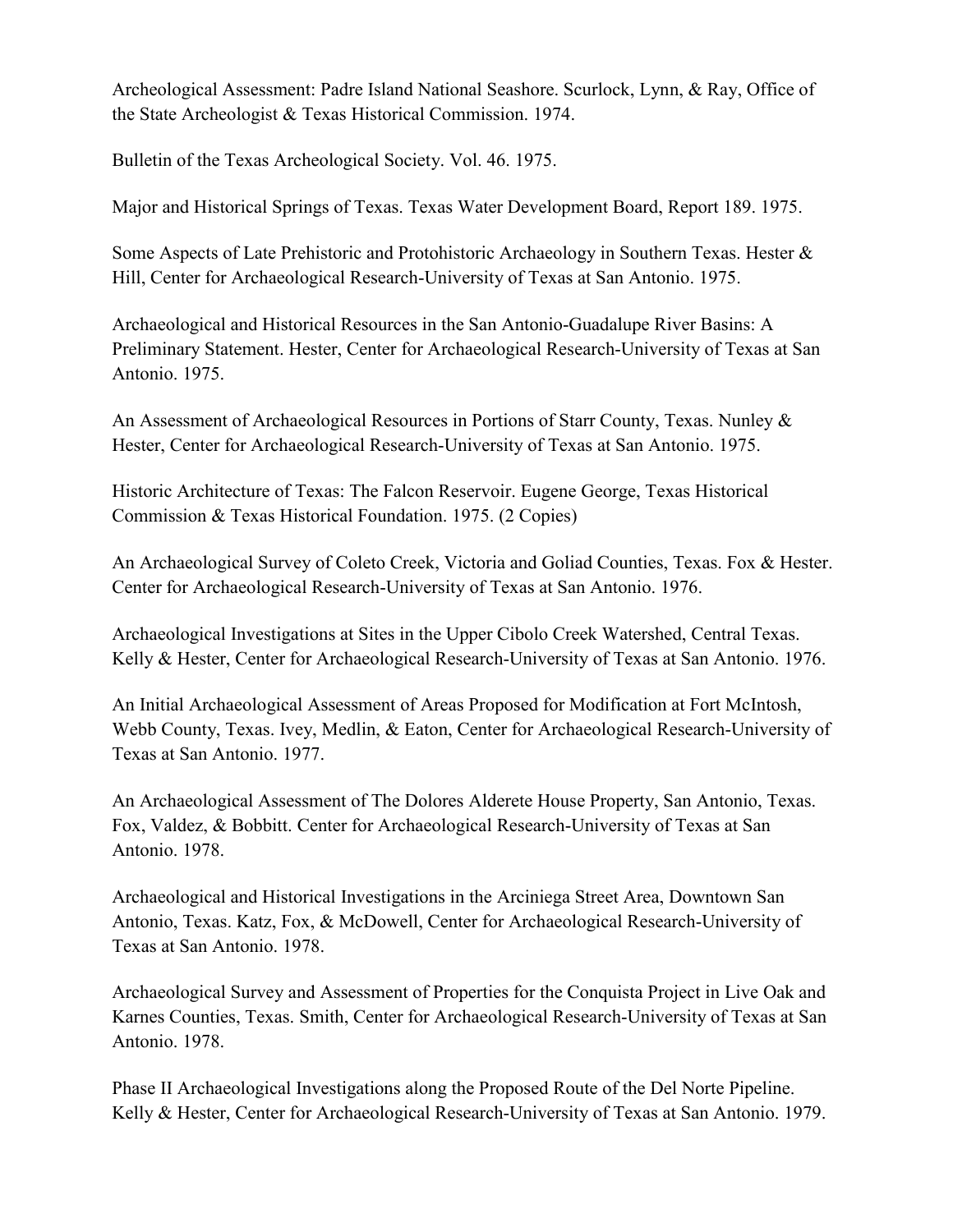An Archaeological Reconnaissance of the Palafox Mining Area Webb County, Southern Texas. Center for Archaeological Research-University of Texas at San Antonio. 1979.

Excavations at 41 LK 106, A Prehistoric Occupation Site in Live Oak County, Texas. Creel, et al, Center for Archaeological Research-University of Texas at San Antonio. 1979.

An Archaeological Reconnaissance of the Palafox Mining Area, Webb County, Southern Texas. Kelly & Hester, Center for Archaeological Research-University of Texas at San Antonio. 1979.

Archaeological Testing at Port McIntosh, Laredo Junior College Campus, Laredo, Texas. Fox, Center for Archaeological Research-University of Texas at San Antonio. 1979.

A Preliminary Archaeological and Historical Assessment of the Proposed Tenneco Pipeline: Hidalgo to Victoria Counties, Texas. Hester, et al, Center for Archaeological Research-University of Texas at San Antonio. 1979.

An Archaeological and Historical Survey of the Haase, Moy, and Wiatrek Properties of the Conquista Project, Karnes County, Texas. McGraw, Center for Archaeological Research-University of Texas at San Antonio. 1979.

A Preliminary Archaeological Survey for the Conquista Project in Gonzales, Atascosa, and Live Oak Counties, Texas. McGraw, Center for Archaeological Research-University of Texas at San Antonio. 1979.

Archaeological Survey and Assessment of Two Areas to be Affected by Proposed Critical Area Treatment Measures Within the Ecleto Creek Watershed, Karnes County, Texas. Kotter & Guy, Prewitt & Associates, Inc. Consulting Archaeologists. 1980.

An Archaeological Survey for Rio Grande Electric Cooperative, Inc. In Southern and Western Texas. Gibson & Uecker, Center for Archaeological Research-University of Texas at San Antonio. 1981.

Archeological Investigations of Areas Slated for Expansion at Fort Sam Houston National Cemetery, San Antonio, Texas. Gibson, Jones, & Knepper. Center for Archaeological Research-University of Texas at San Antonio. 1982.

A Cultural Resource Survey for Medina Electric Cooperative, Inc., in Uvalde, Medina, and Frio Counties, Texas. Frkuska & Frkuska, Center for Archaeological Research-University of Texas at San Antonio. 1982.

Archaeological Testing at Rancho de las Cabras, 41 WN 30, Wilson County, Texas, Second Season. Ivey, Center for Archaeological Research-University of Texas at San Antonio. 1983.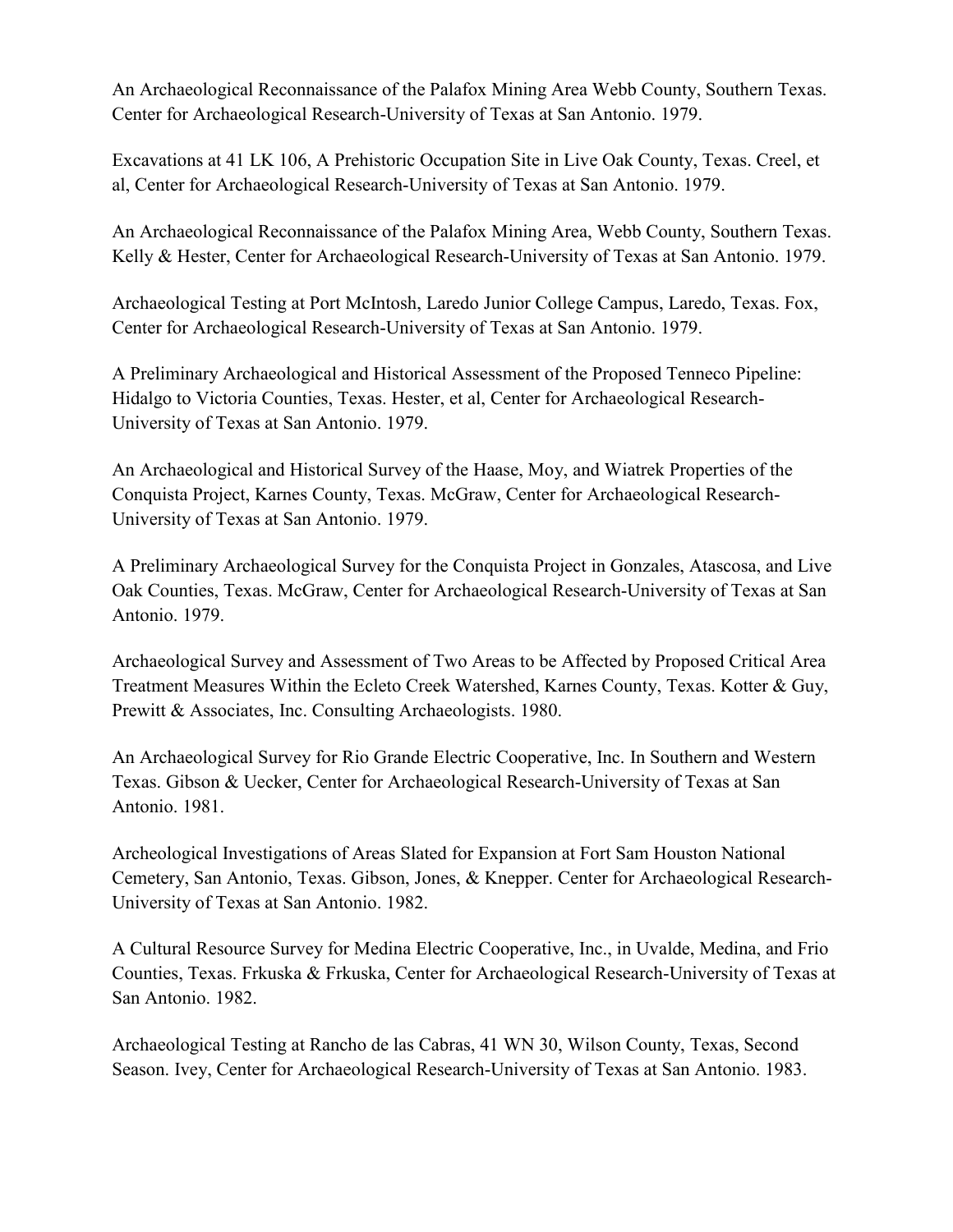A Study of Five Historic Cemeteries at Choke Canyon Reservoir, Live Oak and McMullen Counties, Texas. Fox, Center for Archaeological Research-University of Texas at San Antonio. 1984.

Archaeology in the South Texas Sand Sheet: A Study of Chevron Properties in Brooks County. McGraw et al, Center for Archaeological Research-University of Texas at San Antonio. 1984.

Archaeological Investigations at Historic Sites in the Choke Canyon Reservoir, Southern Texas. Fox, Center for Archaeological Research-University of Texas at San Antonio. 1986.

People of the Faith: The Old Spanish of East Texas. Richard Paul Hurzeler, Stephen F. Austin State University. 1989.

Series 9

#### **Books**

Ciudad Guerrero: Sus Fundadores, Sus Hombres. Fernando Garza Gonzalez. 1995.

Celebrating Hispanic Heritage: A Resource for Classroom Use. Mimi Lozano. 1999.

Big Bend of the Rio Grande. Laurence Parent. 1993.

The Rio Grande Missions: Historical, Political, and Geographical description of the Real Presidio of San Juan Bautista del Rio Grande del Norte and its jurisdiction. Kinsall. Undated.

Tejano Legacy: Rancheros and Settlers in South Texas, 1734-1900. Armando C. Alonzo. 1998.

Tragic Cavalier: Governor Manuel Salcedo of Texas, 1808-1813. Felix D. Almaraz, Jr. 1991.

Palo Duro Canyon: The Pride of Texas. Bettie Haller. 2001.

Chester W. Nimitz: Admiral of the Hills, December 7, 1941 – A Retrospective. Dede W. Casad & Frank A. Driscoll. 1983.

Undue Process: The Untold Story of America's German Alien Internees. Arnold Krammer. 1997. (Signed dedication to Thonhoff).

Nazi Prisoners of War in America. Arnold Krammer. 1996. (Signed dedication to Thonhoff).

Yo Solo: The Battle Journal of Bernardo de Galvez During the American Revolution. Translated by E.A. Montemayor, introduction by Eric Beerman. 1978. (Signed dedication to Thonhoff).

Delegacion en Corte: Real Sociedad Bascongada de los Amigos del Pais. Eric Beerman. 1998.